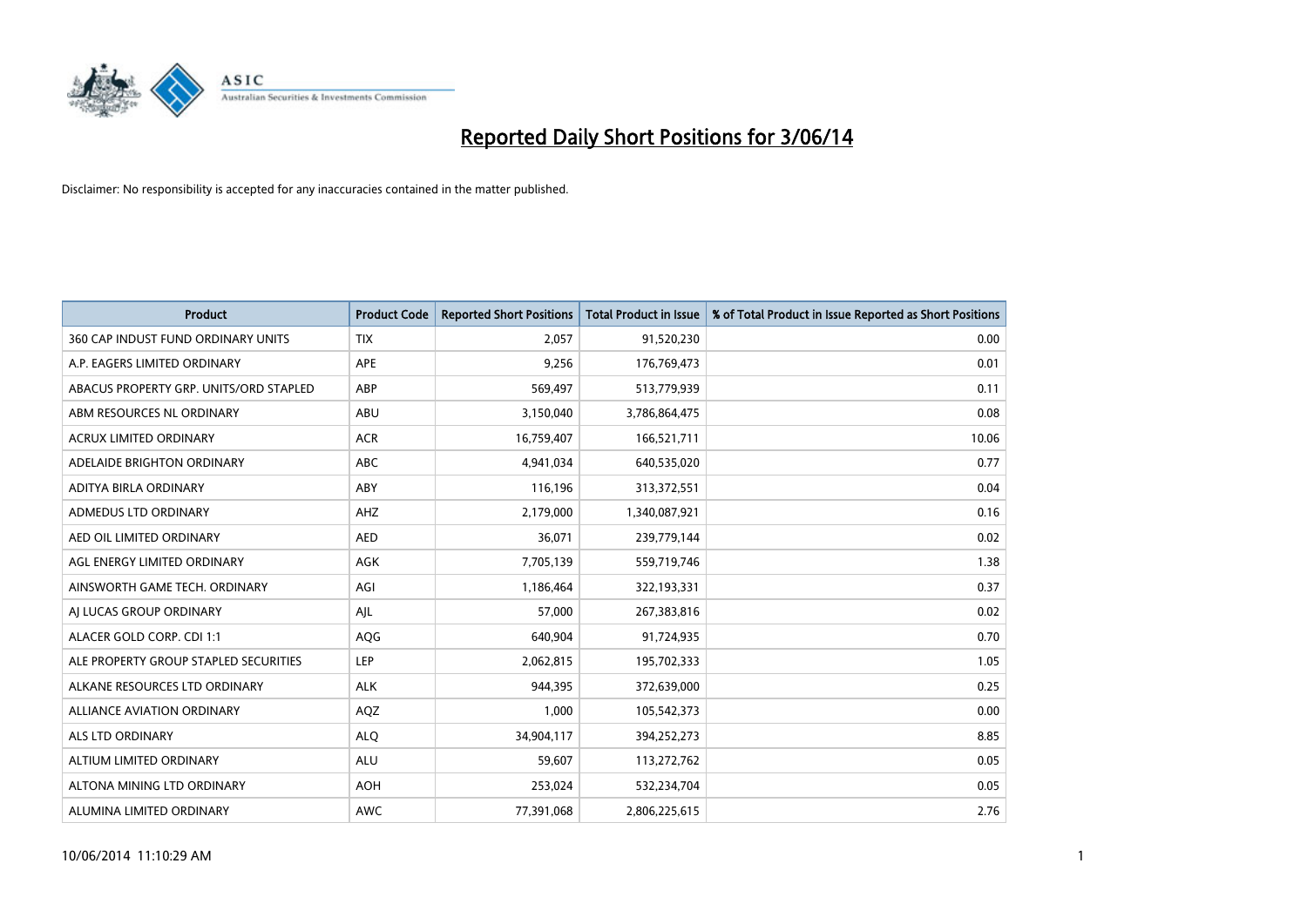

| <b>Product</b>                          | <b>Product Code</b> | <b>Reported Short Positions</b> | <b>Total Product in Issue</b> | % of Total Product in Issue Reported as Short Positions |
|-----------------------------------------|---------------------|---------------------------------|-------------------------------|---------------------------------------------------------|
| AMALGAMATED HOLDINGS ORDINARY           | <b>AHD</b>          | 5.882                           | 157,859,301                   | 0.00                                                    |
| AMCOM TELECOMM, ORDINARY                | AMM                 | 1,244,108                       | 245,322,894                   | 0.51                                                    |
| AMCOR LIMITED ORDINARY                  | AMC                 | 6,741,309                       | 1,206,684,923                 | 0.56                                                    |
| AMP CAPITAL CHINA ORDINARY UNITS        | AGF                 | 2,413,808                       | 374,593,484                   | 0.64                                                    |
| AMP LIMITED ORDINARY                    | AMP                 | 37,123,340                      | 2,957,737,964                 | 1.26                                                    |
| ANSELL LIMITED ORDINARY                 | <b>ANN</b>          | 5,415,991                       | 152,937,881                   | 3.54                                                    |
| ANTARES ENERGY LTD ORDINARY             | AZZ                 | 375,446                         | 255,000,000                   | 0.15                                                    |
| ANZ BANKING GRP LTD ORDINARY            | ANZ                 | 12,904,516                      | 2,744,135,231                 | 0.47                                                    |
| APA GROUP STAPLED SECURITIES            | APA                 | 22,948,229                      | 835,750,807                   | 2.75                                                    |
| APN NEWS & MEDIA ORDINARY               | <b>APN</b>          | 3,443,595                       | 1,029,041,356                 | 0.33                                                    |
| AQUARIUS PLATINUM. ORDINARY             | AQP                 | 4,012,428                       | 1,464,310,359                 | 0.27                                                    |
| AQUILA RESOURCES ORDINARY               | <b>AQA</b>          | 4,342,654                       | 411,804,442                   | 1.05                                                    |
| ARAFURA RESOURCE LTD ORDINARY           | <b>ARU</b>          | $\overline{2}$                  | 441,270,644                   | 0.00                                                    |
| ARB CORPORATION ORDINARY                | <b>ARP</b>          | 1,839,305                       | 72,493,302                    | 2.54                                                    |
| ARDENT LEISURE GROUP STAPLED SECURITIES | AAD                 | 5,143,263                       | 405,055,708                   | 1.27                                                    |
| ARENA REIT. ORDINARY UNITS              | ARF                 | 7,000                           | 211,495,653                   | 0.00                                                    |
| ARISTOCRAT LEISURE ORDINARY             | ALL                 | 7,931,655                       | 551,418,047                   | 1.44                                                    |
| ARRIUM LTD ORDINARY                     | ARI                 | 21,536,812                      | 1,366,183,142                 | 1.58                                                    |
| ASCIANO LIMITED ORDINARY                | <b>AIO</b>          | 7,768,369                       | 975,385,664                   | 0.80                                                    |
| ASG GROUP LIMITED ORDINARY              | ASZ                 | 568,838                         | 206,720,839                   | 0.28                                                    |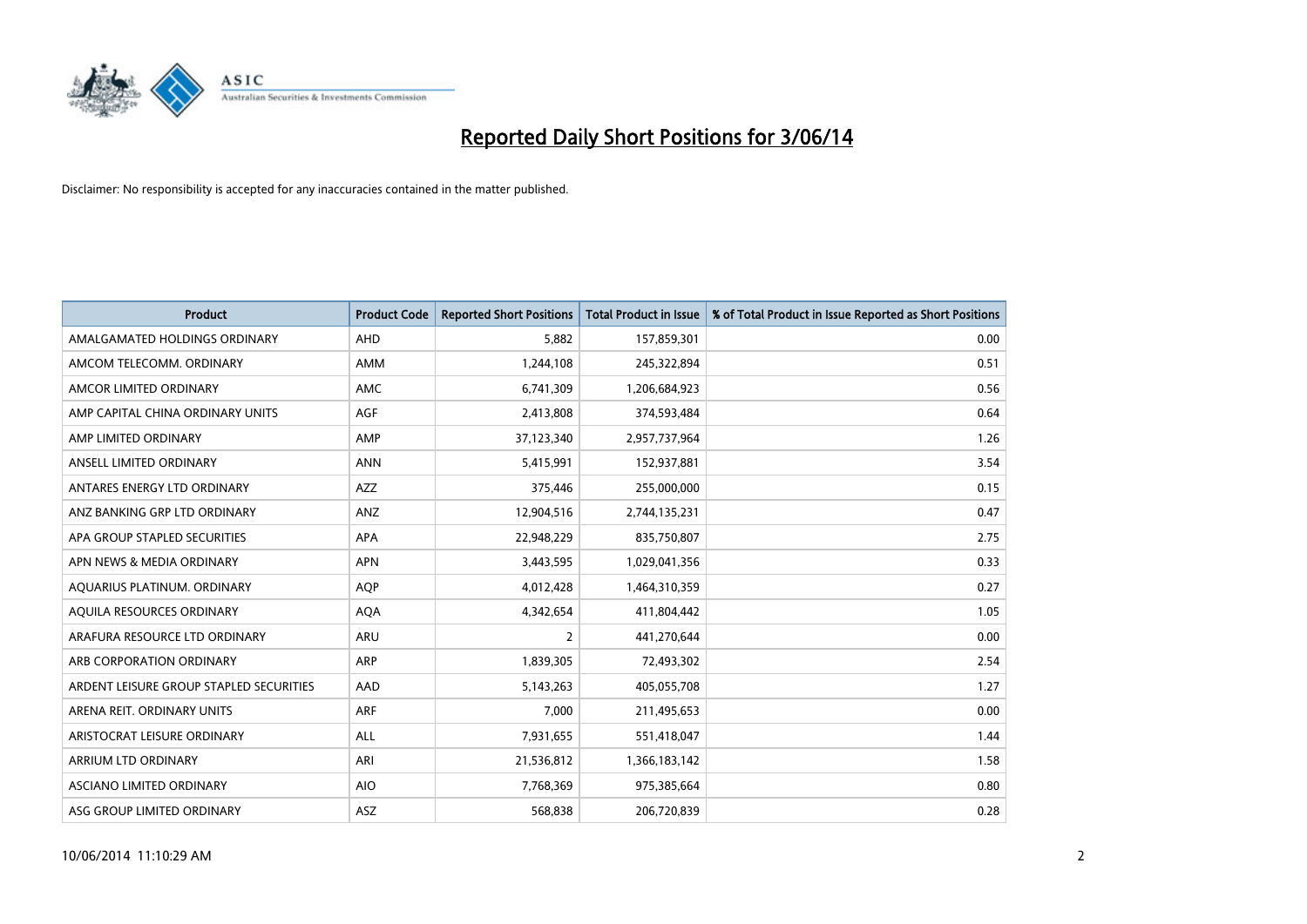

| <b>Product</b>                            | <b>Product Code</b> | <b>Reported Short Positions</b> | <b>Total Product in Issue</b> | % of Total Product in Issue Reported as Short Positions |
|-------------------------------------------|---------------------|---------------------------------|-------------------------------|---------------------------------------------------------|
| ASPEN GROUP ORD/UNITS STAPLED             | <b>APZ</b>          | 11,769                          | 119,948,774                   | 0.01                                                    |
| ASTRO JAP PROP GROUP STAPLED US PROHIBIT. | AJA                 | 31,142                          | 67,211,752                    | 0.05                                                    |
| ASX LIMITED ORDINARY                      | <b>ASX</b>          | 5,066,073                       | 193,595,162                   | 2.62                                                    |
| ATLAS IRON LIMITED ORDINARY               | <b>AGO</b>          | 78,742,313                      | 915,496,158                   | 8.60                                                    |
| ATRUM COAL NL ORDINARY                    | <b>ATU</b>          | 349,713                         | 76,305,842                    | 0.46                                                    |
| AUCKLAND INTERNATION ORDINARY             | <b>AIA</b>          | 3,669                           | 1,190,484,097                 | 0.00                                                    |
| AURIZON HOLDINGS LTD ORDINARY             | AZJ                 | 33,832,254                      | 2,137,284,503                 | 1.58                                                    |
| AURORA OIL & GAS ORDINARY                 | <b>AUT</b>          | 499,505                         | 448,785,778                   | 0.11                                                    |
| AUSDRILL LIMITED ORDINARY                 | <b>ASL</b>          | 26,531,021                      | 312,277,224                   | 8.50                                                    |
| AUSENCO LIMITED ORDINARY                  | AAX                 | 3,823,907                       | 168,449,799                   | 2.27                                                    |
| AUSTAL LIMITED ORDINARY                   | ASB                 | 239,596                         | 346,379,377                   | 0.07                                                    |
| AUSTBROKERS HOLDINGS ORDINARY             | <b>AUB</b>          | 30,959                          | 59,955,596                    | 0.05                                                    |
| AUSTIN ENGINEERING ORDINARY               | ANG                 | 827,614                         | 84,274,004                    | 0.98                                                    |
| AUSTRALAND PROPERTY STAPLED SECURITY      | <b>ALZ</b>          | 954,575                         | 578,984,528                   | 0.16                                                    |
| AUSTRALIAN AGRICULT, ORDINARY             | <b>AAC</b>          | 3,271,390                       | 532,474,721                   | 0.61                                                    |
| AUSTRALIAN EDUCATION UNITS                | <b>AEU</b>          | 13                              | 205,069,661                   | 0.00                                                    |
| AUSTRALIAN FOUNDAT. ORDINARY              | AFI                 | 100                             | 1,049,055,166                 | 0.00                                                    |
| AUSTRALIAN INFR LTD ORDINARY              | <b>AIX</b>          | 14,364                          | 620,733,944                   | 0.00                                                    |
| AUSTRALIAN PHARM, ORDINARY                | API                 | 10,815,668                      | 488,115,883                   | 2.22                                                    |
| AUTOMOTIVE HOLDINGS ORDINARY              | AHE                 | 191,027                         | 306,437,941                   | 0.06                                                    |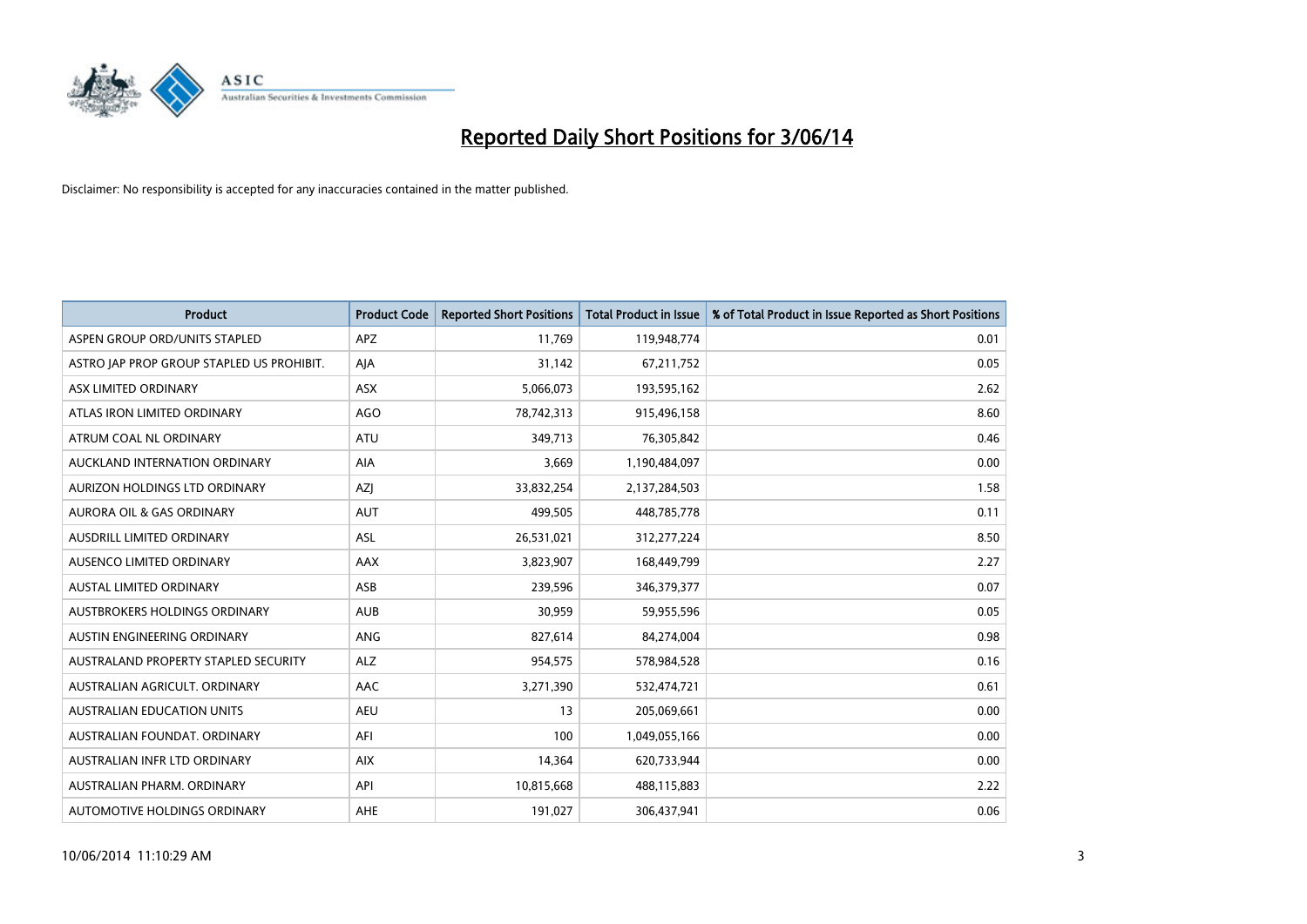

| <b>Product</b>                       | <b>Product Code</b> | <b>Reported Short Positions</b> | <b>Total Product in Issue</b> | % of Total Product in Issue Reported as Short Positions |
|--------------------------------------|---------------------|---------------------------------|-------------------------------|---------------------------------------------------------|
| AVEO GROUP STAPLED SECURITIES        | <b>AOG</b>          | 11,057,167                      | 500,111,460                   | 2.21                                                    |
| AWE LIMITED ORDINARY                 | AWE                 | 906,467                         | 522,696,385                   | 0.17                                                    |
| <b>AZONTO PET LTD ORDINARY</b>       | <b>APY</b>          | 1                               | 1,158,625,100                 | 0.00                                                    |
| AZUMAH RESOURCES ORDINARY            | <b>AZM</b>          | 2,001                           | 356,189,096                   | 0.00                                                    |
| <b>BANDANNA ENERGY ORDINARY</b>      | <b>BND</b>          | 23,500,151                      | 528,481,199                   | 4.45                                                    |
| BANK OF QUEENSLAND. ORDINARY         | <b>BOQ</b>          | 1,629,181                       | 362,516,534                   | 0.45                                                    |
| <b>BANNERMAN RESOURCES ORDINARY</b>  | <b>BMN</b>          | 229,119                         | 324,938,790                   | 0.07                                                    |
| <b>BASE RES LIMITED ORDINARY</b>     | <b>BSE</b>          | 5,528,789                       | 561,840,029                   | 0.98                                                    |
| BATHURST RES LTD. ORDINARY           | <b>BRL</b>          | 10,732,649                      | 944,931,961                   | 1.14                                                    |
| <b>BC IRON LIMITED ORDINARY</b>      | <b>BCI</b>          | 3,416,999                       | 124,028,630                   | 2.76                                                    |
| BEACH ENERGY LIMITED ORDINARY        | <b>BPT</b>          | 20,710,067                      | 1,291,666,518                 | 1.60                                                    |
| BEADELL RESOURCE LTD ORDINARY        | <b>BDR</b>          | 31,444,523                      | 791,077,280                   | 3.97                                                    |
| BEGA CHEESE LTD ORDINARY             | <b>BGA</b>          | 714,213                         | 152,245,802                   | 0.47                                                    |
| BENDIGO AND ADELAIDE ORDINARY        | <b>BEN</b>          | 11,672,704                      | 433,893,557                   | 2.69                                                    |
| BENTHAM IMF LTD ORDINARY             | IMF                 | 4,512,259                       | 165,370,269                   | 2.73                                                    |
| BERKELEY RESOURCES ORDINARY          | <b>BKY</b>          | 52,202                          | 180,361,323                   | 0.03                                                    |
| BETASHARES ASX RES ETF UNITS         | <b>ORE</b>          | 517,432                         | 3,022,150                     | 17.12                                                   |
| <b>BHP BILLITON LIMITED ORDINARY</b> | <b>BHP</b>          | 11,591,732                      | 3,211,691,105                 | 0.36                                                    |
| <b>BIGAIR GROUP LIMITED ORDINARY</b> | <b>BGL</b>          | 39,410                          | 172,872,340                   | 0.02                                                    |
| <b>BILLABONG ORDINARY</b>            | <b>BBG</b>          | 13,498,117                      | 990,370,034                   | 1.36                                                    |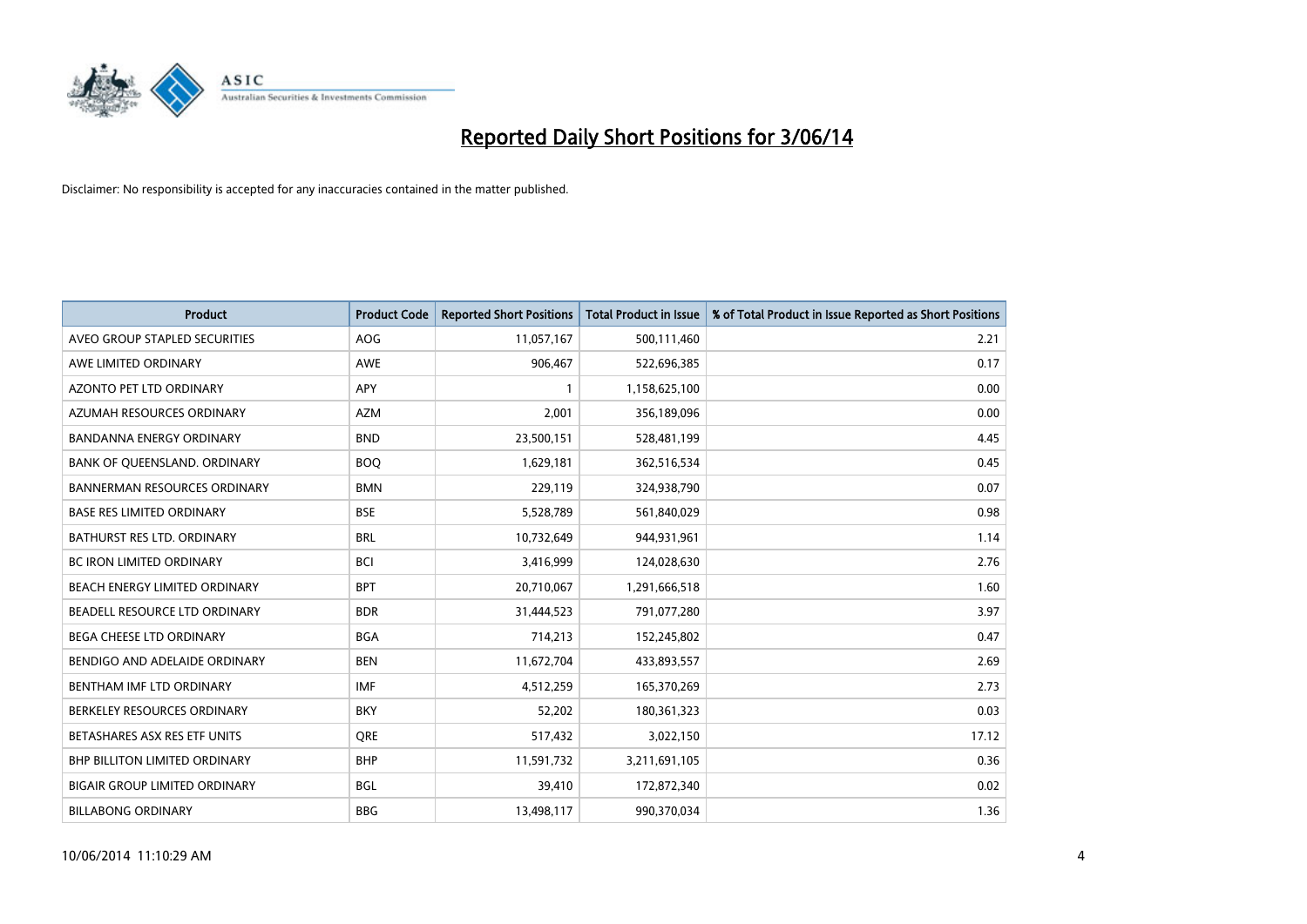

| <b>Product</b>                                | <b>Product Code</b> | <b>Reported Short Positions</b> | <b>Total Product in Issue</b> | % of Total Product in Issue Reported as Short Positions |
|-----------------------------------------------|---------------------|---------------------------------|-------------------------------|---------------------------------------------------------|
| <b>BIONOMICS LIMITED ORDINARY</b>             | <b>BNO</b>          | 110,280                         | 417,342,567                   | 0.03                                                    |
| <b>BLACKMORES LIMITED ORDINARY</b>            | BKL                 | 7,405                           | 17,113,392                    | 0.04                                                    |
| <b>BLACKTHORN RESOURCES ORD US PROHIBITED</b> | <b>BTR</b>          | 240,343                         | 164,285,950                   | 0.15                                                    |
| BLUESCOPE STEEL LTD ORDINARY                  | <b>BSL</b>          | 2,788,598                       | 558,848,896                   | 0.50                                                    |
| <b>BOART LONGYEAR ORDINARY</b>                | <b>BLY</b>          | 43,575,655                      | 461,163,412                   | 9.45                                                    |
| <b>BORAL LIMITED, ORDINARY</b>                | <b>BLD</b>          | 20,791,075                      | 782,736,249                   | 2.66                                                    |
| <b>BRADKEN LIMITED ORDINARY</b>               | <b>BKN</b>          | 13,179,958                      | 171,027,249                   | 7.71                                                    |
| <b>BRAMBLES LIMITED ORDINARY</b>              | <b>BXB</b>          | 2,176,856                       | 1,562,895,651                 | 0.14                                                    |
| <b>BREVILLE GROUP LTD ORDINARY</b>            | <b>BRG</b>          | 2,367,745                       | 130,095,322                   | 1.82                                                    |
| <b>BRICKWORKS LIMITED ORDINARY</b>            | <b>BKW</b>          | 52,313                          | 148,038,996                   | 0.04                                                    |
| <b>BROCKMAN MINING LTD ORDINARY</b>           | <b>BCK</b>          | 36                              | 8,381,982,131                 | 0.00                                                    |
| BT INVESTMENT MNGMNT ORDINARY                 | <b>BTT</b>          | 56,146                          | 282,727,073                   | 0.02                                                    |
| <b>BURU ENERGY ORDINARY</b>                   | <b>BRU</b>          | 16,753,378                      | 298,505,530                   | 5.61                                                    |
| <b>BWP TRUST ORDINARY UNITS</b>               | <b>BWP</b>          | 8,045,206                       | 634,395,195                   | 1.27                                                    |
| <b>CABCHARGE AUSTRALIA ORDINARY</b>           | CAB                 | 9,171,590                       | 120,430,683                   | 7.62                                                    |
| <b>CADENCE CAPITAL ORDINARY</b>               | <b>CDM</b>          | 83,115                          | 173,956,164                   | 0.05                                                    |
| CALIBRE GROUP LTD ORDINARY                    | <b>CGH</b>          | 2,293                           | 333,200,148                   | 0.00                                                    |
| CALTEX AUSTRALIA ORDINARY                     | <b>CTX</b>          | 1,636,448                       | 270,000,000                   | 0.61                                                    |
| <b>CAPITOL HEALTH ORDINARY</b>                | CAI                 | 306,591                         | 431,180,115                   | 0.07                                                    |
| <b>CARDNO LIMITED ORDINARY</b>                | CDD                 | 6,674,123                       | 162,627,638                   | 4.10                                                    |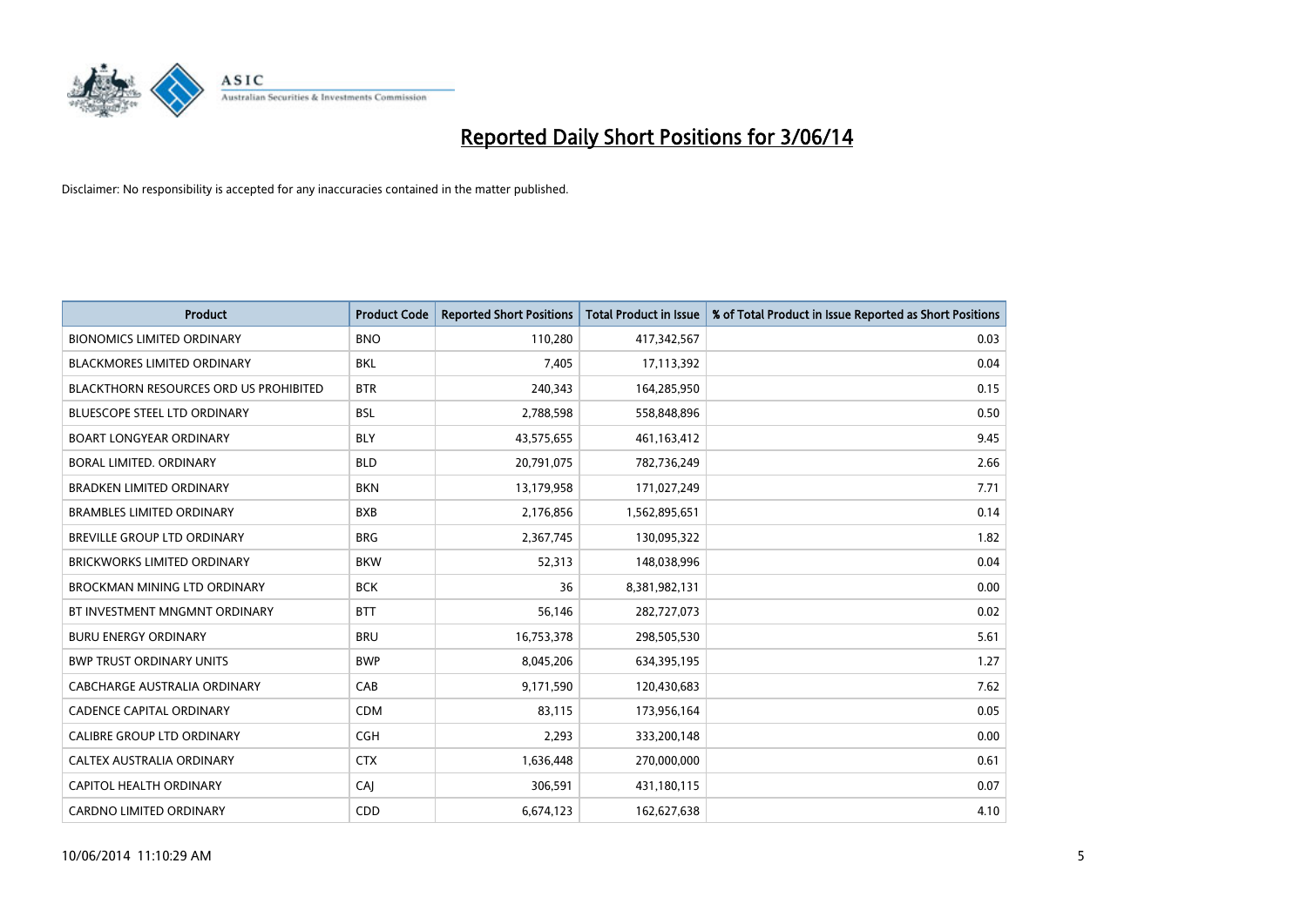

| <b>Product</b>                          | <b>Product Code</b> | <b>Reported Short Positions</b> | <b>Total Product in Issue</b> | % of Total Product in Issue Reported as Short Positions |
|-----------------------------------------|---------------------|---------------------------------|-------------------------------|---------------------------------------------------------|
| <b>CARINDALE PROPERTY UNIT</b>          | <b>CDP</b>          | 2,001                           | 70,000,000                    | 0.00                                                    |
| CARNARVON PETROLEUM ORDINARY            | <b>CVN</b>          | 241,208                         | 987,176,977                   | 0.02                                                    |
| CARSALES.COM LTD ORDINARY               | <b>CRZ</b>          | 6,468,726                       | 237,818,965                   | 2.72                                                    |
| CASH CONVERTERS ORDINARY                | CCV                 | 11,102,633                      | 428,886,124                   | 2.59                                                    |
| CEDAR WOODS PROP. ORDINARY              | <b>CWP</b>          | 110,484                         | 77,595,785                    | 0.14                                                    |
| CENTRAL PETROLEUM ORDINARY              | <b>CTP</b>          | 1,287,502                       | 348,718,957                   | 0.37                                                    |
| CERAMIC FUEL CELLS ORDINARY             | <b>CFU</b>          | 994,772                         | 2,478,608,474                 | 0.04                                                    |
| CFS RETAIL TRUST GRP STAPLED SECURITIES | <b>CFX</b>          | 68,138,990                      | 3,018,050,810                 | 2.26                                                    |
| CHALLENGER DIV.PRO. STAPLED UNITS       | <b>CDI</b>          | 10,628                          | 214,101,013                   | 0.00                                                    |
| <b>CHALLENGER LIMITED ORDINARY</b>      | <b>CGF</b>          | 1,361,281                       | 530,862,585                   | 0.26                                                    |
| CHANDLER MACLEOD LTD ORDINARY           | <b>CMG</b>          | 1                               | 547,985,086                   | 0.00                                                    |
| CHARTER HALL GROUP STAPLED US PROHIBIT. | <b>CHC</b>          | 687,756                         | 347,925,558                   | 0.20                                                    |
| <b>CHARTER HALL RETAIL UNITS</b>        | <b>CQR</b>          | 11,734,894                      | 369,040,750                   | 3.18                                                    |
| <b>CHORUS LIMITED ORDINARY</b>          | <b>CNU</b>          | 156,983                         | 396,369,767                   | 0.04                                                    |
| COAL OF AFRICA LTD ORDINARY             | <b>CZA</b>          | 426                             | 1,048,368,613                 | 0.00                                                    |
| <b>COALSPUR MINES LTD ORDINARY</b>      | <b>CPL</b>          | 3,514,442                       | 641,394,435                   | 0.55                                                    |
| <b>COBAR CONSOLIDATED ORDINARY</b>      | CCU                 | 100,000                         | 329,715,353                   | 0.03                                                    |
| COCA-COLA AMATIL ORDINARY               | <b>CCL</b>          | 15,152,320                      | 763,590,249                   | 1.98                                                    |
| <b>COCHLEAR LIMITED ORDINARY</b>        | <b>COH</b>          | 10,099,801                      | 57,062,020                    | 17.70                                                   |
| <b>COCKATOO COAL ORDINARY</b>           | <b>COK</b>          | 167,987                         | 4,560,196,928                 | 0.00                                                    |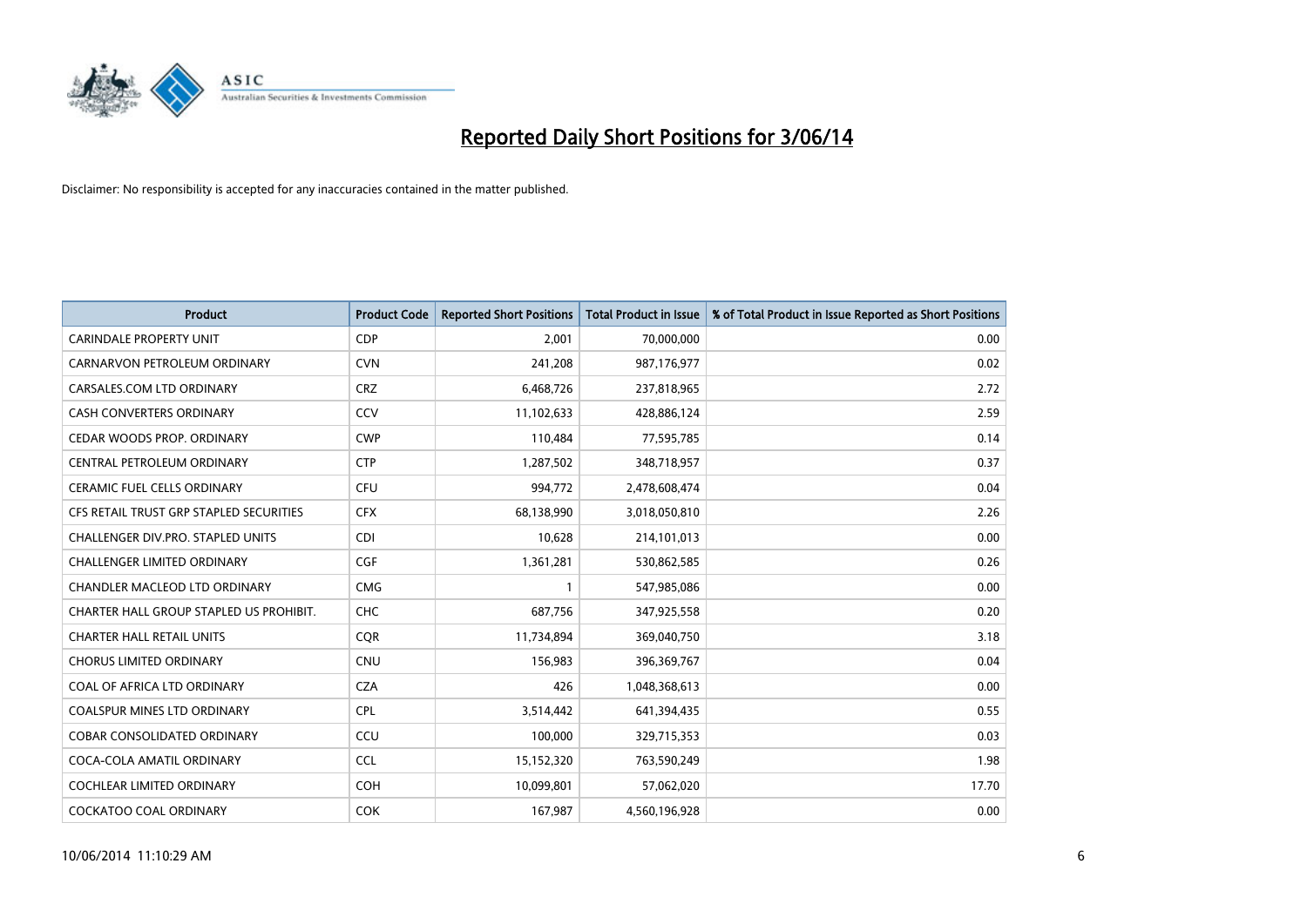

| <b>Product</b>                          | <b>Product Code</b> | <b>Reported Short Positions</b> | <b>Total Product in Issue</b> | % of Total Product in Issue Reported as Short Positions |
|-----------------------------------------|---------------------|---------------------------------|-------------------------------|---------------------------------------------------------|
| <b>CODAN LIMITED ORDINARY</b>           | <b>CDA</b>          | 704,898                         | 176,969,924                   | 0.40                                                    |
| <b>COFFEY INTERNATIONAL ORDINARY</b>    | <b>COF</b>          | 7,994                           | 255,833,165                   | 0.00                                                    |
| <b>COKAL LTD ORDINARY</b>               | <b>CKA</b>          | 6,820                           | 471,103,926                   | 0.00                                                    |
| <b>COLLECTION HOUSE ORDINARY</b>        | <b>CLH</b>          | 2,150,989                       | 129,717,785                   | 1.66                                                    |
| <b>COLLINS FOODS LTD ORDINARY</b>       | <b>CKF</b>          | 15,752                          | 93,000,003                    | 0.02                                                    |
| COMMONWEALTH BANK, ORDINARY             | <b>CBA</b>          | 9,597,681                       | 1,621,319,194                 | 0.59                                                    |
| <b>COMPASS RESOURCES ORDINARY</b>       | <b>CMR</b>          | 7,472                           | 1,403,744,100                 | 0.00                                                    |
| <b>COMPUTERSHARE LTD ORDINARY</b>       | <b>CPU</b>          | 13,211,599                      | 556,203,079                   | 2.38                                                    |
| <b>CORP TRAVEL LIMITED ORDINARY</b>     | <b>CTD</b>          | 212,754                         | 89,890,762                    | 0.24                                                    |
| <b>COVER-MORE GRP LTD ORDINARY</b>      | <b>CVO</b>          | 1,058,299                       | 317,750,000                   | 0.33                                                    |
| <b>CREDIT CORP GROUP ORDINARY</b>       | <b>CCP</b>          | 333,738                         | 46,131,882                    | 0.72                                                    |
| <b>CROMWELL PROP STAPLED SECURITIES</b> | <b>CMW</b>          | 18,440,368                      | 1,727,280,850                 | 1.07                                                    |
| <b>CROWE HORWATH AUS ORDINARY</b>       | <b>CRH</b>          | 675,076                         | 273,005,429                   | 0.25                                                    |
| <b>CROWN RESORTS LTD ORDINARY</b>       | <b>CWN</b>          | 4,043,815                       | 728,394,185                   | 0.56                                                    |
| <b>CSG LIMITED ORDINARY</b>             | CSV                 | 201,816                         | 278,973,075                   | 0.07                                                    |
| <b>CSL LIMITED ORDINARY</b>             | <b>CSL</b>          | 739,381                         | 478,912,556                   | 0.15                                                    |
| <b>CSR LIMITED ORDINARY</b>             | <b>CSR</b>          | 14,972,730                      | 506,000,315                   | 2.96                                                    |
| <b>CUDECO LIMITED ORDINARY</b>          | <b>CDU</b>          | 9,190,522                       | 234,583,408                   | 3.92                                                    |
| DART ENERGY LTD ORDINARY                | <b>DTE</b>          | 313,170                         | 1,108,752,733                 | 0.03                                                    |
| DATA#3 LIMITED ORDINARY                 | <b>DTL</b>          | 311,883                         | 153,974,950                   | 0.20                                                    |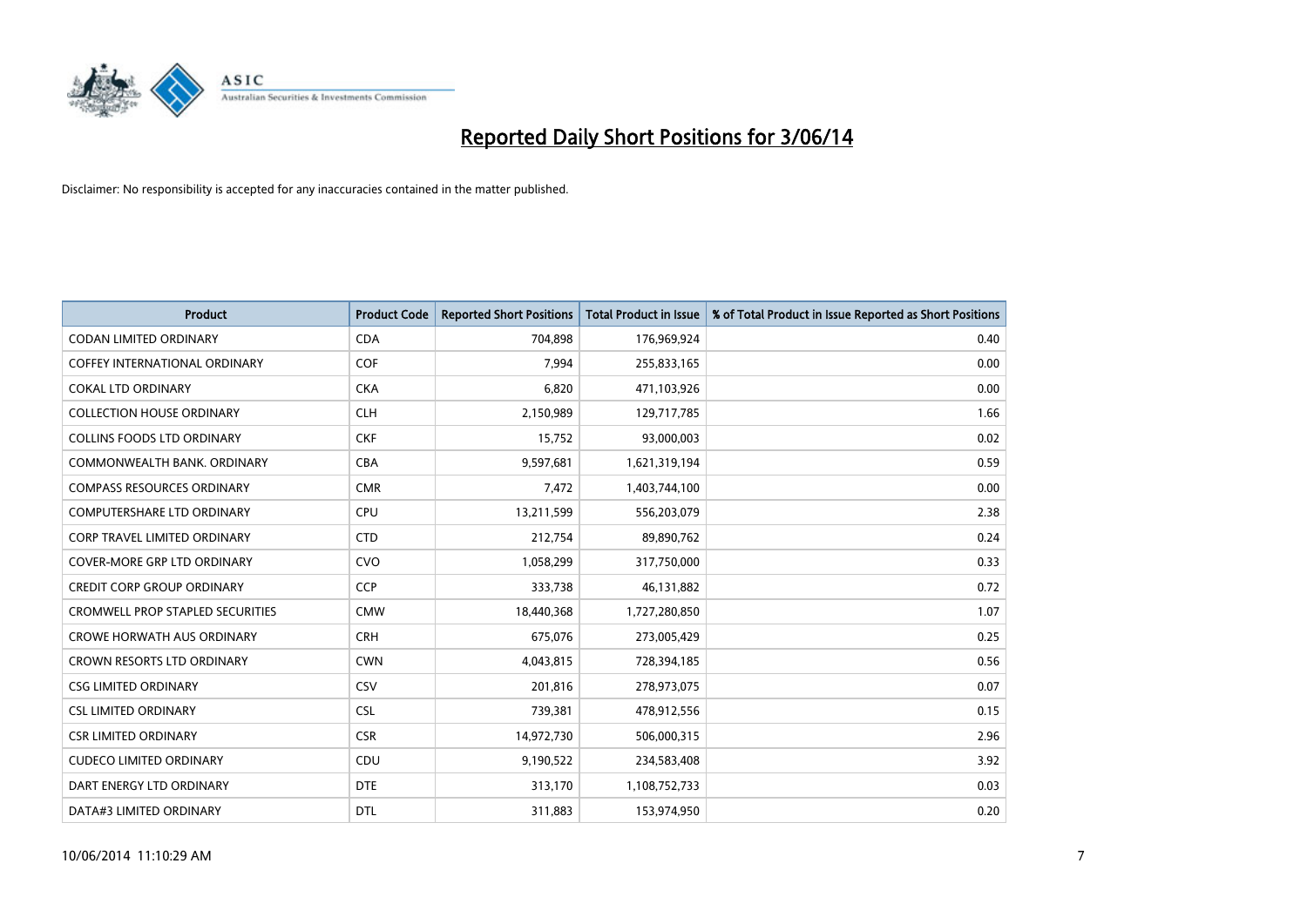

| <b>Product</b>                       | <b>Product Code</b> | <b>Reported Short Positions</b> | <b>Total Product in Issue</b> | % of Total Product in Issue Reported as Short Positions |
|--------------------------------------|---------------------|---------------------------------|-------------------------------|---------------------------------------------------------|
| DAVID JONES LIMITED ORDINARY         | <b>DJS</b>          | 9,405,391                       | 537,137,845                   | 1.75                                                    |
| DECMIL GROUP LIMITED ORDINARY        | <b>DCG</b>          | 1,138,720                       | 168,657,794                   | 0.68                                                    |
| DEEP YELLOW LIMITED ORDINARY         | <b>DYL</b>          | 840                             | 1,617,041,367                 | 0.00                                                    |
| DEXUS PROPERTY GROUP STAPLED UNITS   | <b>DXS</b>          | 13,668,011                      | 5,433,110,810                 | 0.25                                                    |
| DICK SMITH HLDGS ORDINARY            | <b>DSH</b>          | 15,585,675                      | 236,511,364                   | 6.59                                                    |
| DISCOVERY METALS LTD ORDINARY        | <b>DML</b>          | 1,331,610                       | 560,034,418                   | 0.24                                                    |
| DOMINO PIZZA ENTERPR ORDINARY        | <b>DMP</b>          | 2,044,924                       | 85,915,713                    | 2.38                                                    |
| DONACO INTERNATIONAL ORDINARY        | <b>DNA</b>          | 3,859,811                       | 460,178,463                   | 0.84                                                    |
| DOWNER EDI LIMITED ORDINARY          | <b>DOW</b>          | 13,715,576                      | 435,399,975                   | 3.15                                                    |
| DRAGON MINING LTD ORDINARY           | <b>DRA</b>          | 147                             | 88,840,613                    | 0.00                                                    |
| DRILLSEARCH ENERGY ORDINARY          | <b>DLS</b>          | 22,516,689                      | 432,965,895                   | 5.20                                                    |
| DUET GROUP STAPLED US PROHIBIT.      | <b>DUE</b>          | 6,151,196                       | 1,317,809,323                 | 0.47                                                    |
| DULUXGROUP LIMITED ORDINARY          | <b>DLX</b>          | 1,181,625                       | 381,093,950                   | 0.31                                                    |
| DWS LTD ORDINARY                     | <b>DWS</b>          | 6,450                           | 132,362,763                   | 0.00                                                    |
| ECHO ENTERTAINMENT ORDINARY          | EGP                 | 10,755,140                      | 825,672,730                   | 1.30                                                    |
| ELDERS LIMITED ORDINARY              | <b>ELD</b>          | 19,825,545                      | 455,013,329                   | 4.36                                                    |
| ELEMENTAL MINERALS ORDINARY          | <b>ELM</b>          | 154,952                         | 305,063,391                   | 0.05                                                    |
| <b>EMECO HOLDINGS ORDINARY</b>       | <b>EHL</b>          | 11,274,049                      | 599,675,707                   | 1.88                                                    |
| <b>ENDEAVOUR MIN CORP CDI 1:1</b>    | <b>EVR</b>          | 35,887                          | 58,567,618                    | 0.06                                                    |
| <b>ENERGY RESOURCES ORDINARY 'A'</b> | ERA                 | 9,403,780                       | 517,725,062                   | 1.82                                                    |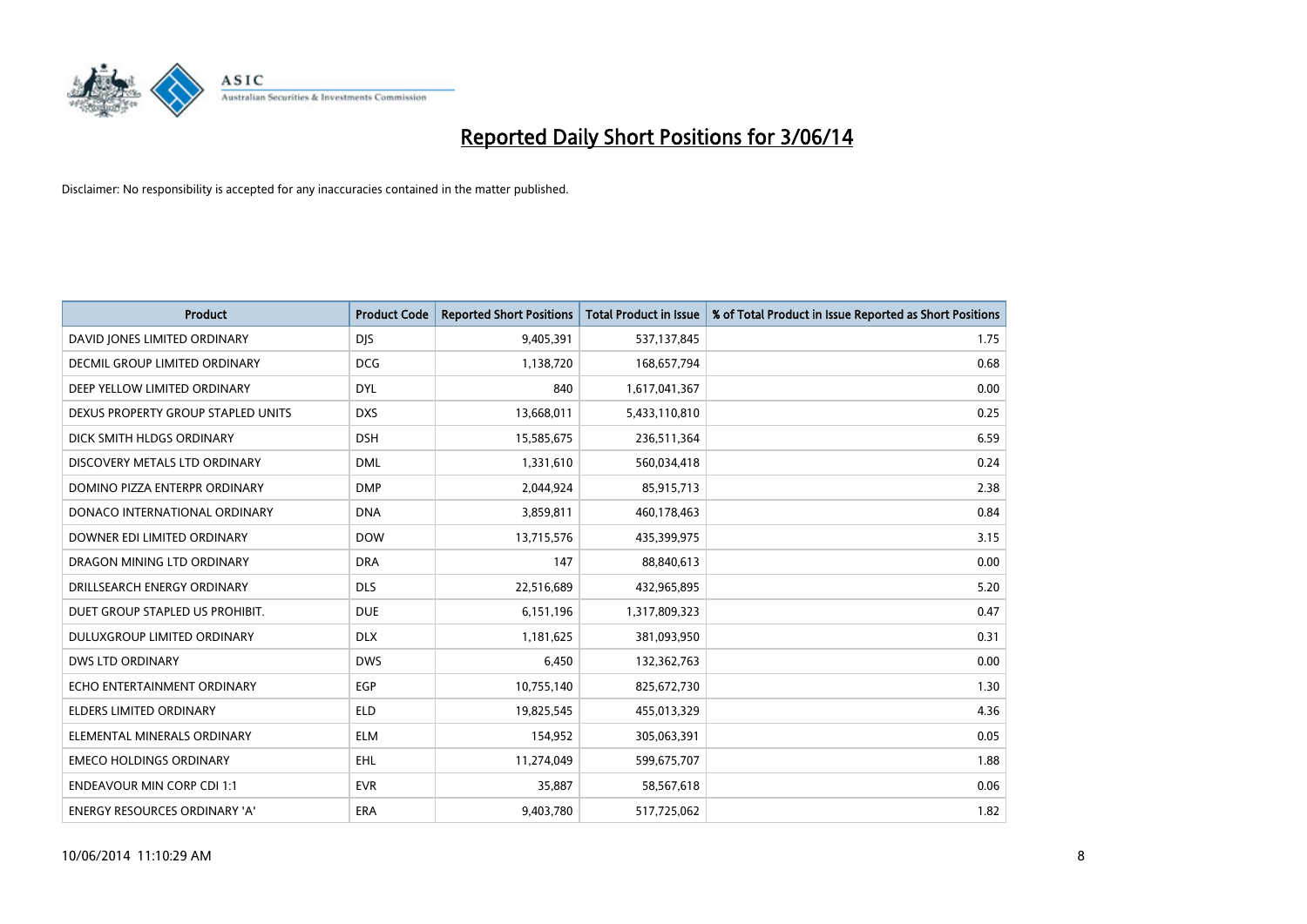

| <b>Product</b>                         | <b>Product Code</b> | <b>Reported Short Positions</b> | <b>Total Product in Issue</b> | % of Total Product in Issue Reported as Short Positions |
|----------------------------------------|---------------------|---------------------------------|-------------------------------|---------------------------------------------------------|
| <b>ENERGY WORLD CORPOR, ORDINARY</b>   | <b>EWC</b>          | 43,209,046                      | 1,734,166,672                 | 2.49                                                    |
| ENVESTRA LIMITED ORDINARY              | <b>ENV</b>          | 1,258,470                       | 1,796,808,474                 | 0.07                                                    |
| EQUATORIAL RES LTD ORDINARY            | EQX                 | 174                             | 122,185,353                   | 0.00                                                    |
| ERM POWER LIMITED ORDINARY             | EPW                 | 432,970                         | 239,269,727                   | 0.18                                                    |
| ETHANE PIPELINE STAPLED SECURITIES     | <b>EPX</b>          | 4,168                           | 69,302,275                    | 0.01                                                    |
| EVOLUTION MINING LTD ORDINARY          | <b>EVN</b>          | 30,408,966                      | 709,989,453                   | 4.28                                                    |
| FAIRFAX MEDIA LTD ORDINARY             | <b>FXJ</b>          | 73,330,236                      | 2,351,955,725                 | 3.12                                                    |
| <b>FANTASTIC HOLDINGS ORDINARY</b>     | <b>FAN</b>          | 18,791                          | 103,068,398                   | 0.02                                                    |
| <b>FAR LTD ORDINARY</b>                | <b>FAR</b>          | 29,450,783                      | 2,499,846,742                 | 1.18                                                    |
| FEDERATION CNTRES ORD/UNIT STAPLED SEC | <b>FDC</b>          | 5,408,249                       | 1,427,641,565                 | 0.38                                                    |
| FINBAR GROUP LIMITED ORDINARY          | <b>FRI</b>          | 8,325                           | 227,018,204                   | 0.00                                                    |
| FISHER & PAYKEL H. ORDINARY            | <b>FPH</b>          | 4,504                           | 551,338,726                   | 0.00                                                    |
| FLEETWOOD CORP ORDINARY                | <b>FWD</b>          | 2,145,765                       | 60,581,211                    | 3.54                                                    |
| FLETCHER BUILDING ORDINARY             | <b>FBU</b>          | 1,595,729                       | 687,854,788                   | 0.23                                                    |
| FLEXIGROUP LIMITED ORDINARY            | <b>FXL</b>          | 1,730,083                       | 304,096,060                   | 0.57                                                    |
| FLIGHT CENTRE TRAVEL ORDINARY          | <b>FLT</b>          | 6,434,579                       | 100,562,587                   | 6.40                                                    |
| FLINDERS MINES LTD ORDINARY            | <b>FMS</b>          | 18,733,884                      | 2,400,995,602                 | 0.78                                                    |
| <b>FOCUS MINERALS LTD ORDINARY</b>     | <b>FML</b>          | 1,936,223                       | 9,137,375,877                 | 0.02                                                    |
| FONTERRA SHARE FUND ORDINARY UNITS     | <b>FSF</b>          | 31                              | 106,913,918                   | 0.00                                                    |
| <b>FORGE GROUP LIMITED ORDINARY</b>    | FGE                 | 2,058,938                       | 86,169,014                    | 2.39                                                    |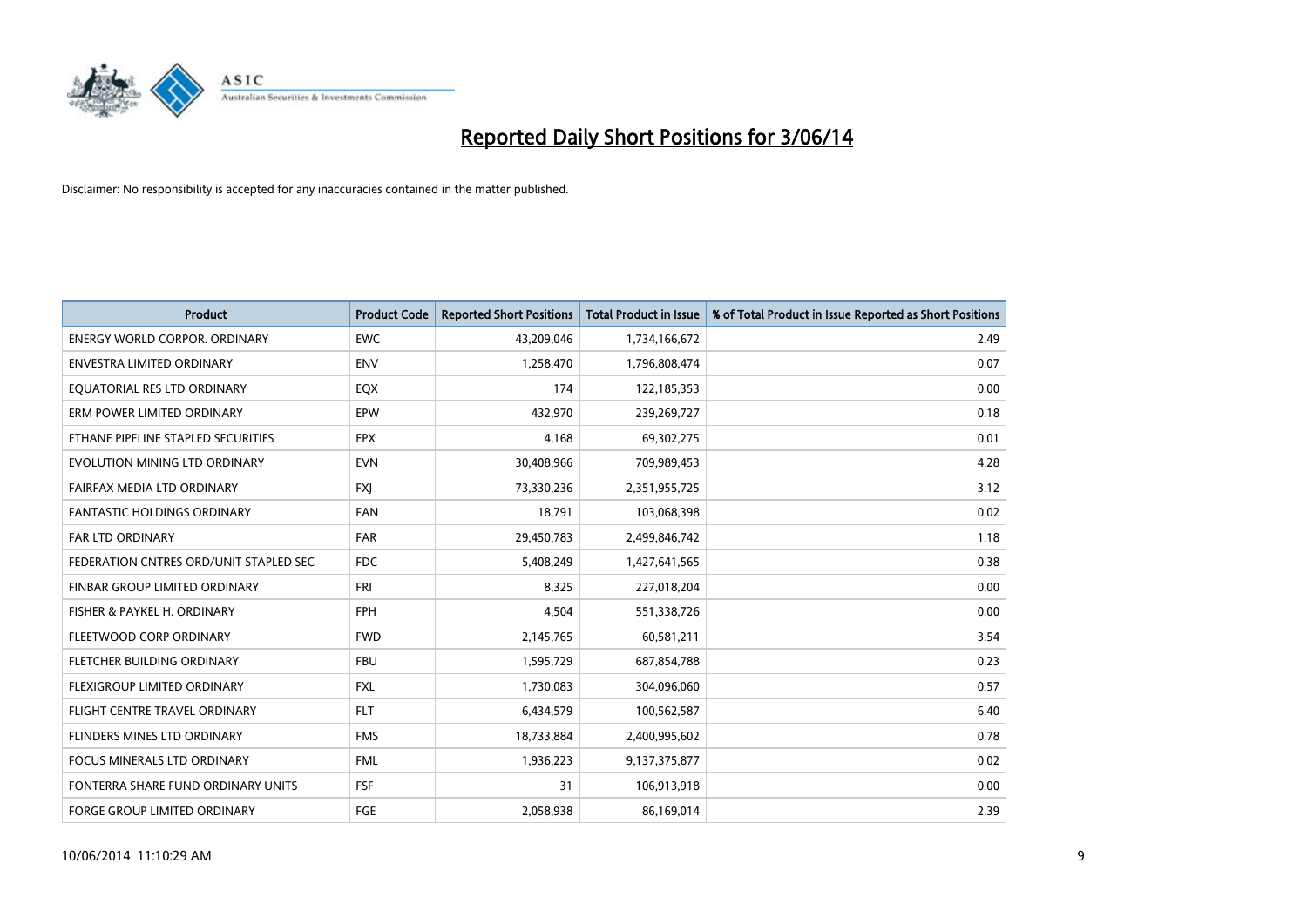

| <b>Product</b>                             | <b>Product Code</b> | <b>Reported Short Positions</b> | <b>Total Product in Issue</b> | % of Total Product in Issue Reported as Short Positions |
|--------------------------------------------|---------------------|---------------------------------|-------------------------------|---------------------------------------------------------|
| FORTESCUE METALS GRP ORDINARY              | <b>FMG</b>          | 168,696,791                     | 3,113,798,151                 | 5.42                                                    |
| FREEDOM FOOD LTD ORDINARY                  | <b>FNP</b>          | 13,870                          | 150,578,705                   | 0.01                                                    |
| <b>G.U.D. HOLDINGS ORDINARY</b>            | <b>GUD</b>          | 2,683,117                       | 70,939,492                    | 3.78                                                    |
| <b>G8 EDUCATION LIMITED ORDINARY</b>       | <b>GEM</b>          | 9,132,315                       | 327,354,270                   | 2.79                                                    |
| <b>GALAXY RESOURCES ORDINARY</b>           | <b>GXY</b>          | 372,975                         | 1,027,077,829                 | 0.04                                                    |
| <b>GDI PROPERTY GRP STAPLED SECURITIES</b> | <b>GDI</b>          | 160,928                         | 567,575,025                   | 0.03                                                    |
| <b>GENESIS ENERGY LTD ORDINARY</b>         | <b>GNE</b>          | 59,000                          | 1,000,000,000                 | 0.01                                                    |
| <b>GENETIC TECHNOLOGIES ORDINARY</b>       | <b>GTG</b>          | 1,511,430                       | 588,831,502                   | 0.26                                                    |
| <b>GENWORTH MORTGAGE ORDINARY</b>          | <b>GMA</b>          | 427,154                         | 650,000,000                   | 0.07                                                    |
| <b>GEODYNAMICS LIMITED ORDINARY</b>        | GDY                 | 819                             | 435,880,130                   | 0.00                                                    |
| GI DYNAMICS, INC CDI US PROHIBITED         | GID                 | 282,079                         | 464,182,730                   | 0.06                                                    |
| <b>GINDALBIE METALS LTD ORDINARY</b>       | <b>GBG</b>          | 36,928,634                      | 1,493,660,842                 | 2.47                                                    |
| <b>GOLD ROAD RES LTD ORDINARY</b>          | GOR                 | 800,000                         | 513,619,042                   | 0.16                                                    |
| <b>GOODMAN FIELDER, ORDINARY</b>           | GFF                 | 12,891,601                      | 1,955,559,207                 | 0.66                                                    |
| <b>GOODMAN GROUP STAPLED</b>               | <b>GMG</b>          | 5,398,157                       | 1,727,685,976                 | 0.31                                                    |
| <b>GPT GROUP STAPLED SEC.</b>              | GPT                 | 5,341,762                       | 1,685,460,955                 | 0.32                                                    |
| <b>GRAINCORP LIMITED A CLASS ORDINARY</b>  | <b>GNC</b>          | 8,403,120                       | 228,855,628                   | 3.67                                                    |
| <b>GRANGE RESOURCES. ORDINARY</b>          | <b>GRR</b>          | 6,104,363                       | 1,157,097,869                 | 0.53                                                    |
| <b>GREENCROSS LIMITED ORDINARY</b>         | <b>GXL</b>          | 19,968                          | 90,893,174                    | 0.02                                                    |
| <b>GREENLAND MIN EN LTD ORDINARY</b>       | GGG                 | 4,127,930                       | 576,452,827                   | 0.72                                                    |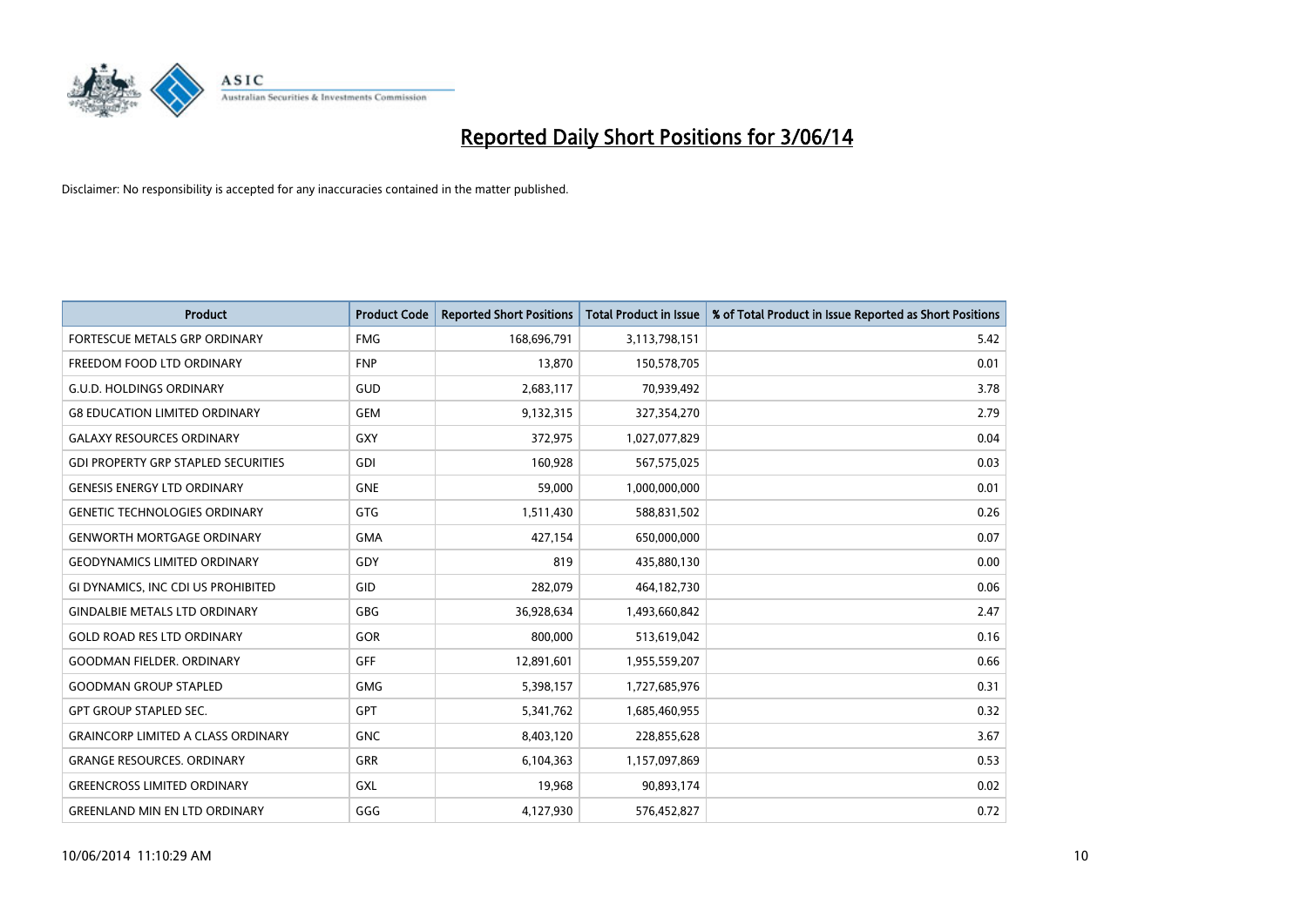

| <b>Product</b>                                   | <b>Product Code</b> | <b>Reported Short Positions</b> | <b>Total Product in Issue</b> | % of Total Product in Issue Reported as Short Positions |
|--------------------------------------------------|---------------------|---------------------------------|-------------------------------|---------------------------------------------------------|
| <b>GROWTHPOINT PROPERTY ORD/UNIT STAPLED SEC</b> | GOZ                 | 1,282,546                       | 488,029,437                   | 0.26                                                    |
| <b>GRYPHON MINERALS LTD ORDINARY</b>             | GRY                 | 4,264,288                       | 401,011,505                   | 1.06                                                    |
| <b>GUILDFORD COAL LTD ORDINARY</b>               | <b>GUF</b>          | 47,891                          | 761,857,020                   | 0.01                                                    |
| <b>GWA GROUP LTD ORDINARY</b>                    | <b>GWA</b>          | 14,182,955                      | 306,533,770                   | 4.63                                                    |
| HARVEY NORMAN ORDINARY                           | <b>HVN</b>          | 60,292,577                      | 1,062,316,784                 | 5.68                                                    |
| <b>HENDERSON GROUP CDI 1:1</b>                   | <b>HGG</b>          | 2,321,928                       | 655,128,628                   | 0.35                                                    |
| HFA HOLDINGS LIMITED ORDINARY                    | <b>HFA</b>          | 3,809                           | 118,738,157                   | 0.00                                                    |
| <b>HIGHLANDS PACIFIC ORDINARY</b>                | <b>HIG</b>          | 3,153                           | 854,261,346                   | 0.00                                                    |
| HILLGROVE RES LTD ORDINARY                       | <b>HGO</b>          | 784,270                         | 1,180,889,221                 | 0.07                                                    |
| HORIZON OIL LIMITED ORDINARY                     | <b>HZN</b>          | 75,723,601                      | 1,301,981,265                 | 5.82                                                    |
| <b>HOTEL PROPERTY STAPLED</b>                    | <b>HPI</b>          | 57,687                          | 132,870,000                   | 0.04                                                    |
| <b>IBUY GROUP LTD ORDINARY</b>                   | <b>IBY</b>          | 2,614,056                       | 425,843,536                   | 0.61                                                    |
| <b>ICAR ASIA LTD ORDINARY</b>                    | ICQ                 | 29,000                          | 121,889,834                   | 0.02                                                    |
| <b>ICON ENERGY LIMITED ORDINARY</b>              | <b>ICN</b>          | 27,075                          | 615,774,351                   | 0.00                                                    |
| <b>IINET LIMITED ORDINARY</b>                    | <b>IIN</b>          | 3,827,242                       | 161,238,847                   | 2.37                                                    |
| <b>ILUKA RESOURCES ORDINARY</b>                  | <b>ILU</b>          | 39,957,162                      | 418,700,517                   | 9.54                                                    |
| <b>IMDEX LIMITED ORDINARY</b>                    | <b>IMD</b>          | 4,037,238                       | 212,110,368                   | 1.90                                                    |
| <b>INCITEC PIVOT ORDINARY</b>                    | IPL                 | 24,646,826                      | 1,644,919,097                 | 1.50                                                    |
| <b>INDEPENDENCE GROUP ORDINARY</b>               | <b>IGO</b>          | 404,720                         | 233,323,905                   | 0.17                                                    |
| INDOCHINE MINING LTD ORDINARY                    | <b>IDC</b>          | 18,008                          | 1,003,497,126                 | 0.00                                                    |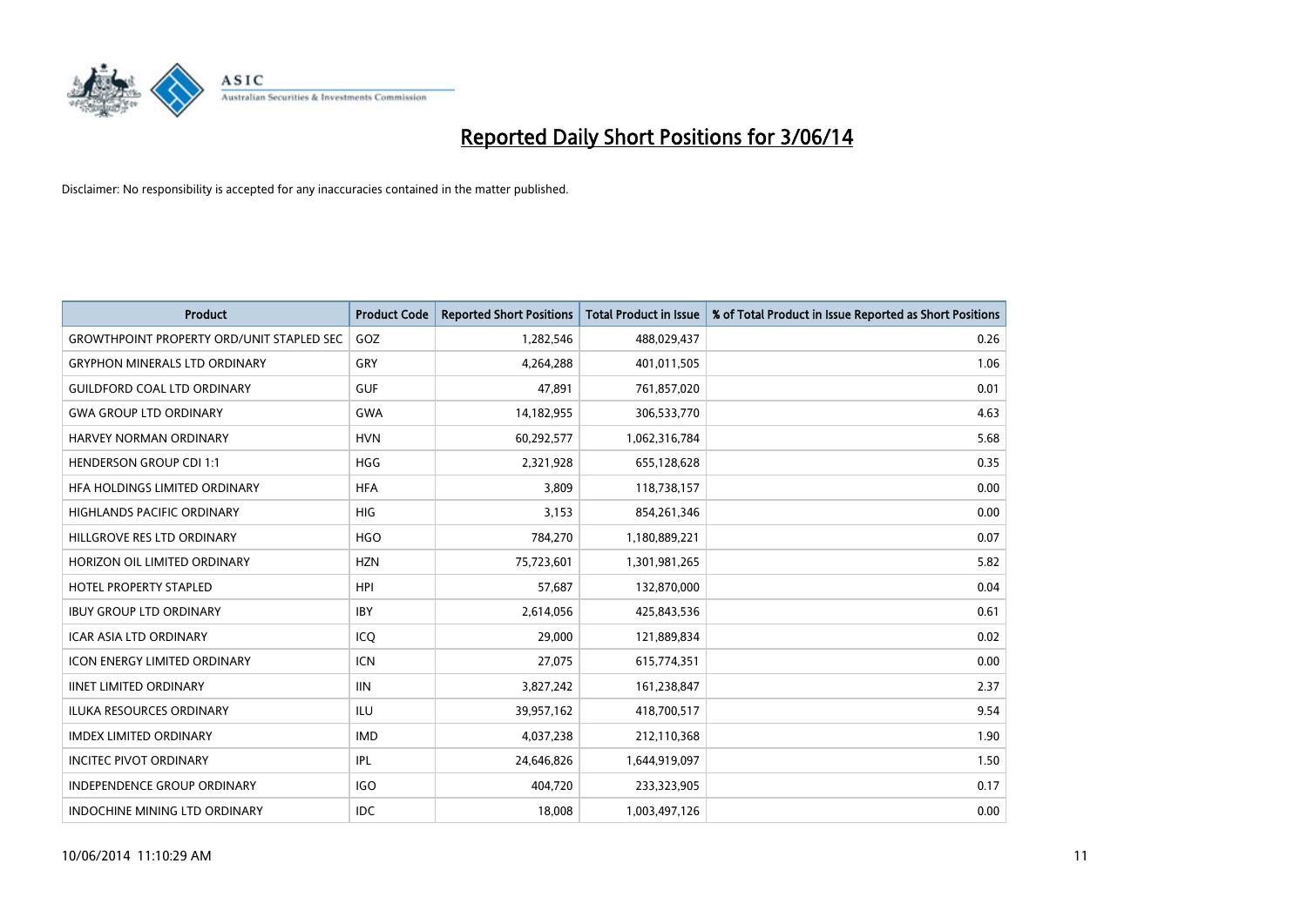

| <b>Product</b>                                  | <b>Product Code</b> | <b>Reported Short Positions</b> | <b>Total Product in Issue</b> | % of Total Product in Issue Reported as Short Positions |
|-------------------------------------------------|---------------------|---------------------------------|-------------------------------|---------------------------------------------------------|
| <b>INDOPHIL RESOURCES ORDINARY</b>              | <b>IRN</b>          | 105,790                         | 1,203,146,194                 | 0.01                                                    |
| <b>INDUSTRIA REIT STAPLED</b>                   | <b>IDR</b>          | 71,209                          | 125,000,001                   | 0.06                                                    |
| <b>INFIGEN ENERGY STAPLED SECURITIES</b>        | <b>IFN</b>          | 2,985,304                       | 764,993,434                   | 0.39                                                    |
| INGENIA GROUP STAPLED SECURITIES                | <b>INA</b>          | 1,504,677                       | 676,240,232                   | 0.22                                                    |
| <b>INSURANCE AUSTRALIA ORDINARY</b>             | IAG                 | 22,159,466                      | 2,341,618,048                 | 0.95                                                    |
| <b>INTREPID MINES ORDINARY</b>                  | <b>IAU</b>          | 15,016,678                      | 557,162,848                   | 2.70                                                    |
| <b>INVESTA OFFICE FUND STAPLED SECURITIES</b>   | <b>IOF</b>          | 253,613                         | 614,047,458                   | 0.04                                                    |
| <b>INVOCARE LIMITED ORDINARY</b>                | <b>IVC</b>          | 4,160,239                       | 110,030,298                   | 3.78                                                    |
| <b>IOOF HOLDINGS LTD ORDINARY</b>               | IFL                 | 5,169,893                       | 232,118,034                   | 2.23                                                    |
| <b>IPROPERTY GROUP LTD ORDINARY</b>             | <b>IPP</b>          | 2,108,917                       | 181,579,840                   | 1.16                                                    |
| <b>IRESS LIMITED ORDINARY</b>                   | <b>IRE</b>          | 3,093,398                       | 158,585,126                   | 1.95                                                    |
| <b>IRON ORE HOLDINGS ORDINARY</b>               | <b>IOH</b>          | 26,197                          | 161,174,005                   | 0.02                                                    |
| <b>ISELECT LTD ORDINARY</b>                     | <b>ISU</b>          | 328,308                         | 260,889,894                   | 0.13                                                    |
| <b>IAMES HARDIE INDUST CHESS DEPOSITARY INT</b> | <b>IHX</b>          | 4,131,957                       | 445,293,092                   | 0.93                                                    |
| <b>JAPARA HEALTHCARE LT ORDINARY</b>            | <b>IHC</b>          | 9,824,277                       | 262,500,000                   | 3.74                                                    |
| <b>JB HI-FI LIMITED ORDINARY</b>                | <b>IBH</b>          | 10,528,081                      | 100,385,400                   | 10.49                                                   |
| <b>KAGARA LTD ORDINARY</b>                      | KZL                 | 4,528,202                       | 798,953,117                   | 0.57                                                    |
| KAROON GAS AUSTRALIA ORDINARY                   | <b>KAR</b>          | 14,806,709                      | 255,841,581                   | 5.79                                                    |
| KATHMANDU HOLD LTD ORDINARY                     | <b>KMD</b>          | 1,259,923                       | 200,633,469                   | 0.63                                                    |
| <b>KBL MINING LIMITED ORDINARY</b>              | <b>KBL</b>          | 1,820                           | 393,535,629                   | 0.00                                                    |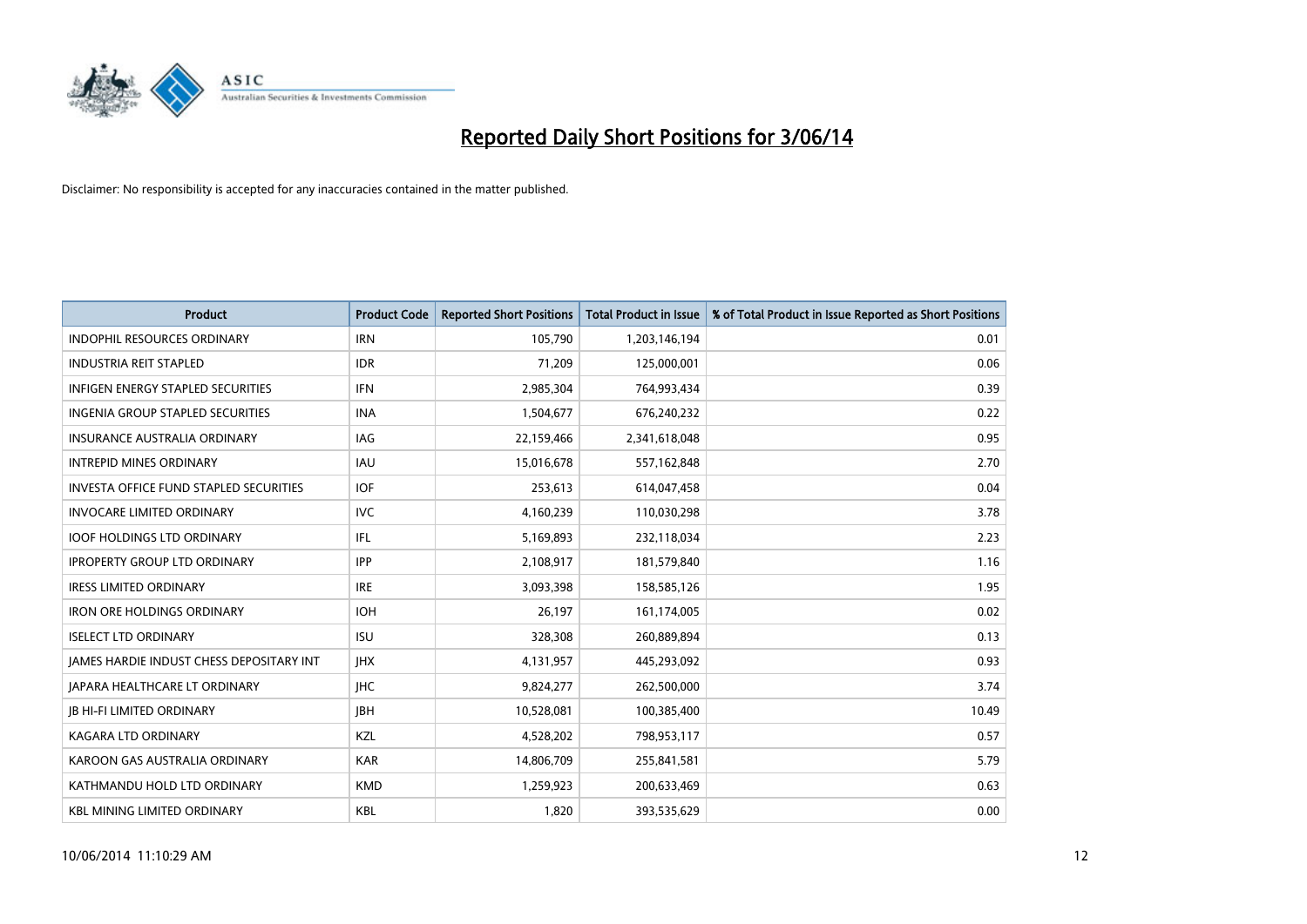

| <b>Product</b>                        | <b>Product Code</b> | <b>Reported Short Positions</b> | <b>Total Product in Issue</b> | % of Total Product in Issue Reported as Short Positions |
|---------------------------------------|---------------------|---------------------------------|-------------------------------|---------------------------------------------------------|
| KINGSGATE CONSOLID. ORDINARY          | <b>KCN</b>          | 5,152,023                       | 223,584,937                   | 2.30                                                    |
| KINGSROSE MINING LTD ORDINARY         | <b>KRM</b>          | 377,374                         | 358,611,493                   | 0.11                                                    |
| LEIGHTON HOLDINGS ORDINARY            | LEI                 | 7,767,151                       | 338,503,563                   | 2.29                                                    |
| LEND LEASE GROUP UNIT/ORD STAPLED     | LLC                 | 5,671,705                       | 577,475,833                   | 0.98                                                    |
| LIQUEFIED NATURAL ORDINARY            | LNG                 | 762,637                         | 387,256,269                   | 0.20                                                    |
| LONESTAR RESO LTD ORDINARY            | <b>LNR</b>          | 8,313                           | 752,187,211                   | 0.00                                                    |
| LYCOPODIUM LIMITED ORDINARY           | <b>LYL</b>          |                                 | 38,965,103                    | 0.00                                                    |
| LYNAS CORPORATION ORDINARY            | <b>LYC</b>          | 105,147,024                     | 2,333,661,566                 | 4.51                                                    |
| <b>M2 GRP LTD ORDINARY</b>            | <b>MTU</b>          | 17,331,196                      | 180,398,183                   | 9.61                                                    |
| <b>MACA LIMITED ORDINARY</b>          | <b>MLD</b>          | 159,079                         | 202,676,373                   | 0.08                                                    |
| MACMAHON HOLDINGS ORDINARY            | MAH                 | 37,998                          | 1,261,699,966                 | 0.00                                                    |
| MACO ATLAS ROADS GRP ORDINARY STAPLED | <b>MQA</b>          | 5,226,437                       | 487,230,540                   | 1.07                                                    |
| MACQUARIE GROUP LTD ORDINARY          | <b>MOG</b>          | 1,255,536                       | 321,112,843                   | 0.39                                                    |
| MAGELLAN FIN GRP LTD ORDINARY         | <b>MFG</b>          | 2,579,305                       | 158,842,157                   | 1.62                                                    |
| <b>MATRIX C &amp; E LTD ORDINARY</b>  | <b>MCE</b>          | 2,867,522                       | 94,555,428                    | 3.03                                                    |
| MAVERICK DRILLING ORDINARY            | <b>MAD</b>          | 5,839,369                       | 533,885,763                   | 1.09                                                    |
| MAXITRANS INDUSTRIES ORDINARY         | <b>MXI</b>          | 452,289                         | 185,075,653                   | 0.24                                                    |
| MAYNE PHARMA LTD ORDINARY             | <b>MYX</b>          | 370,660                         | 586,651,477                   | 0.06                                                    |
| MCMILLAN SHAKESPEARE ORDINARY         | <b>MMS</b>          | 337,211                         | 74,523,965                    | 0.45                                                    |
| MCPHERSON'S LTD ORDINARY              | <b>MCP</b>          | 144,964                         | 95,434,645                    | 0.15                                                    |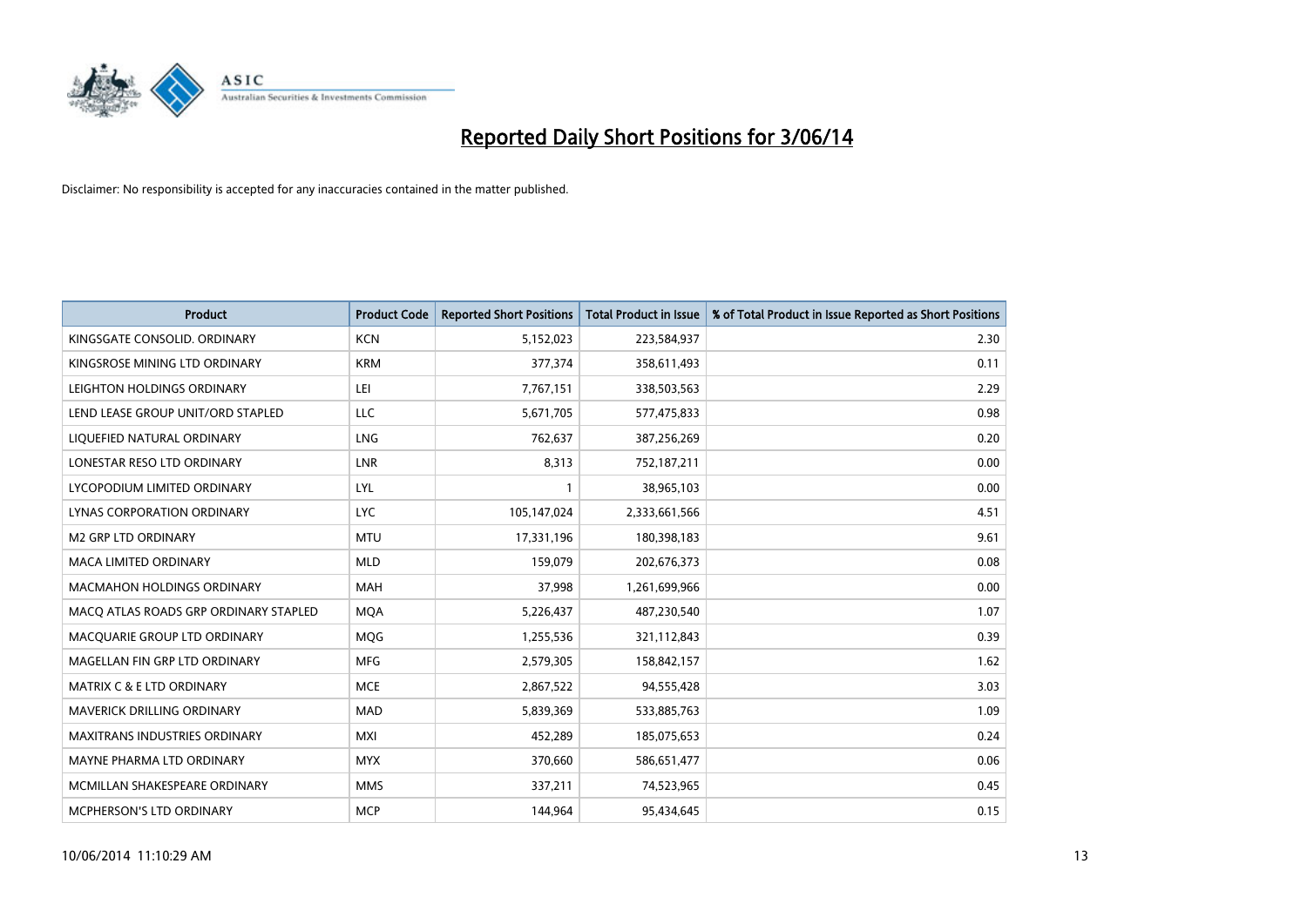

| <b>Product</b>                    | <b>Product Code</b> | <b>Reported Short Positions</b> | <b>Total Product in Issue</b> | % of Total Product in Issue Reported as Short Positions |
|-----------------------------------|---------------------|---------------------------------|-------------------------------|---------------------------------------------------------|
| MEDUSA MINING LTD ORDINARY        | <b>MML</b>          | 5,993,300                       | 207,794,301                   | 2.88                                                    |
| MELBOURNE IT LIMITED ORDINARY     | <b>MLB</b>          | $\overline{2}$                  | 92,944,392                    | 0.00                                                    |
| MERMAID MARINE ORDINARY           | <b>MRM</b>          | 6,711,781                       | 366,766,098                   | 1.83                                                    |
| MESOBLAST LIMITED ORDINARY        | <b>MSB</b>          | 20,033,899                      | 321,616,694                   | 6.23                                                    |
| METALS X LIMITED ORDINARY         | <b>MLX</b>          | 1,249,712                       | 1,655,386,110                 | 0.08                                                    |
| METCASH LIMITED ORDINARY          | <b>MTS</b>          | 96,789,963                      | 888,338,048                   | 10.90                                                   |
| METMINCO LIMITED ORDINARY         | <b>MNC</b>          | 142,147                         | 1,749,543,023                 | 0.01                                                    |
| MIGHTY RIVER POWER ORDINARY       | <b>MYT</b>          | 3,674,411                       | 1,400,012,517                 | 0.26                                                    |
| MINCOR RESOURCES NL ORDINARY      | <b>MCR</b>          | 37,328                          | 188,208,274                   | 0.02                                                    |
| MINERAL DEPOSITS ORDINARY         | <b>MDL</b>          | 572,311                         | 103,538,786                   | 0.55                                                    |
| MINERAL RESOURCES. ORDINARY       | <b>MIN</b>          | 9,754,532                       | 186,556,246                   | 5.23                                                    |
| MINT WIRELESS ORDINARY            | <b>MNW</b>          | 1,232,786                       | 447,372,395                   | 0.28                                                    |
| MIRABELA NICKEL LTD ORDINARY      | <b>MBN</b>          | 18,455,648                      | 876,801,147                   | 2.10                                                    |
| MIRVAC GROUP STAPLED SECURITIES   | <b>MGR</b>          | 7,376,322                       | 3,692,279,772                 | 0.20                                                    |
| MOLOPO ENERGY LTD ORDINARY        | <b>MPO</b>          | 242,623                         | 248,505,936                   | 0.10                                                    |
| MONADELPHOUS GROUP ORDINARY       | <b>MND</b>          | 11,552,635                      | 92,679,570                    | 12.47                                                   |
| MORTGAGE CHOICE LTD ORDINARY      | <b>MOC</b>          | 41,093                          | 123,780,387                   | 0.03                                                    |
| <b>MOUNT GIBSON IRON ORDINARY</b> | <b>MGX</b>          | 12,067,059                      | 1,090,584,232                 | 1.11                                                    |
| MULTIPLEX SITES SITES             | <b>MXUPA</b>        | 1,715                           | 4,500,000                     | 0.04                                                    |
| MURCHISON METALS LTD ORDINARY     | <b>MMX</b>          | 215,291                         | 450,497,346                   | 0.05                                                    |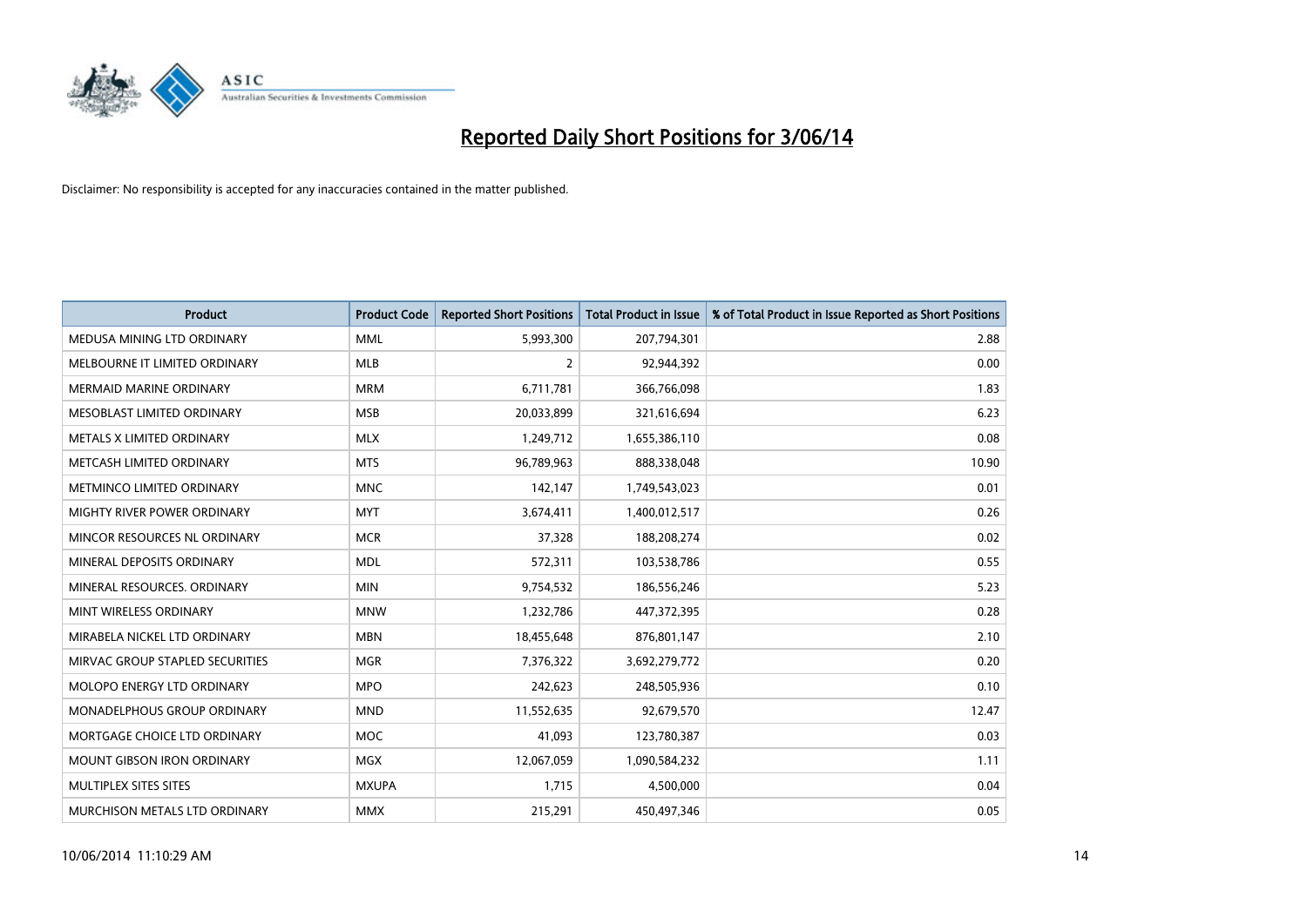

| Product                           | <b>Product Code</b> | <b>Reported Short Positions</b> | <b>Total Product in Issue</b> | % of Total Product in Issue Reported as Short Positions |
|-----------------------------------|---------------------|---------------------------------|-------------------------------|---------------------------------------------------------|
| <b>MYER HOLDINGS LTD ORDINARY</b> | <b>MYR</b>          | 61,071,403                      | 585,684,551                   | 10.43                                                   |
| NANOSONICS LIMITED ORDINARY       | <b>NAN</b>          | 429,753                         | 263,798,826                   | 0.16                                                    |
| NATIONAL AUST, BANK ORDINARY      | <b>NAB</b>          | 8,130,488                       | 2,353,916,258                 | 0.35                                                    |
| NATIONAL STORAGE STAPLED          | <b>NSR</b>          | 416,842                         | 244,897,096                   | 0.17                                                    |
| NAVITAS LIMITED ORDINARY          | <b>NVT</b>          | 3,582,482                       | 375,712,581                   | 0.95                                                    |
| NEARMAP LTD ORDINARY              | <b>NEA</b>          | 118,897                         | 337,346,101                   | 0.04                                                    |
| NEON ENERGY LIMITED ORDINARY      | <b>NEN</b>          | 245,474                         | 553,037,848                   | 0.04                                                    |
| NETCOMM WIRELESS ORDINARY         | <b>NTC</b>          | 150                             | 128,899,890                   | 0.00                                                    |
| NEUREN PHARMACEUT, ORDINARY       | <b>NEU</b>          | 127,944                         | 1,548,317,489                 | 0.01                                                    |
| NEW HOPE CORPORATION ORDINARY     | <b>NHC</b>          | 1,242,181                       | 830,933,112                   | 0.15                                                    |
| NEWCREST MINING ORDINARY          | <b>NCM</b>          | 11,227,066                      | 766,510,971                   | 1.46                                                    |
| NEWS CORP A NON-VOTING CDI        | <b>NWSLV</b>        | 394,015                         | 3,115,091                     | 12.65                                                   |
| NEWS CORP B VOTING CDI            | <b>NWS</b>          | 2,212,839                       | 20,738,712                    | 10.67                                                   |
| NEWSAT LIMITED ORDINARY           | <b>NWT</b>          | 6,542,401                       | 612,199,841                   | 1.07                                                    |
| NEXTDC LIMITED ORDINARY           | <b>NXT</b>          | 14,466,905                      | 193,154,486                   | 7.49                                                    |
| NEXUS ENERGY LIMITED ORDINARY     | <b>NXS</b>          | 928,145                         | 1,330,219,459                 | 0.07                                                    |
| NIB HOLDINGS LIMITED ORDINARY     | <b>NHF</b>          | 1,966,645                       | 439,004,182                   | 0.45                                                    |
| NICK SCALI LIMITED ORDINARY       | <b>NCK</b>          | 1                               | 81,000,000                    | 0.00                                                    |
| NIDO PETROLEUM ORDINARY           | <b>NDO</b>          | 47,402                          | 2,048,317,635                 | 0.00                                                    |
| NINE ENTERTAINMENT ORDINARY       | <b>NEC</b>          | 8,758,614                       | 940,295,023                   | 0.93                                                    |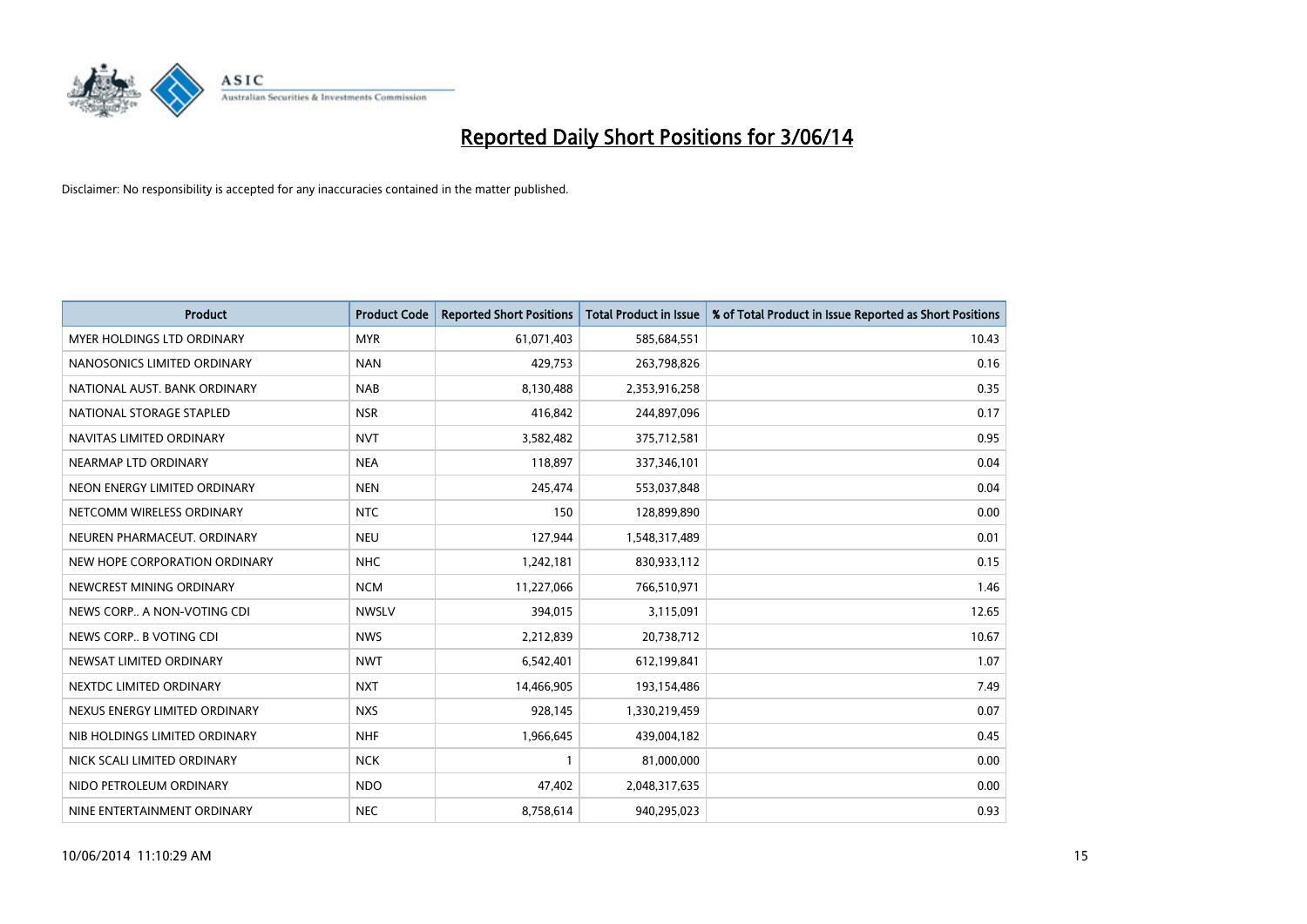

| <b>Product</b>                        | <b>Product Code</b> | <b>Reported Short Positions</b> | <b>Total Product in Issue</b> | % of Total Product in Issue Reported as Short Positions |
|---------------------------------------|---------------------|---------------------------------|-------------------------------|---------------------------------------------------------|
| NOBLE MINERAL RES ORDINARY            | <b>NMG</b>          | 2,365,726                       | 666,397,952                   | 0.36                                                    |
| NORTHERN IRON LTD ORDINARY            | <b>NFE</b>          | 20,000                          | 484,405,314                   | 0.00                                                    |
| NORTHERN STAR ORDINARY                | <b>NST</b>          | 2,163,308                       | 578,591,915                   | 0.37                                                    |
| NOVOGEN LIMITED ORDINARY              | <b>NRT</b>          | 119,793                         | 168,557,834                   | 0.07                                                    |
| NRW HOLDINGS LIMITED ORDINARY         | <b>NWH</b>          | 13,231,020                      | 278,888,011                   | 4.74                                                    |
| NUCOAL RESOURCES LTD ORDINARY         | <b>NCR</b>          | 1                               | 768,612,354                   | 0.00                                                    |
| NUFARM LIMITED ORDINARY               | <b>NUF</b>          | 16,116,601                      | 264,021,627                   | 6.10                                                    |
| NUPLEX INDUSTRIES ORDINARY            | <b>NPX</b>          | 1,000                           | 198,125,827                   | 0.00                                                    |
| <b>OAKTON LIMITED ORDINARY</b>        | <b>OKN</b>          | 502                             | 89,990,235                    | 0.00                                                    |
| OCEANAGOLD CORP. CHESS DEPOSITARY INT | <b>OGC</b>          | 2,699,846                       | 300,567,377                   | 0.90                                                    |
| OCEANIA CAPITAL LTD ORDINARY          | <b>OCP</b>          | 1                               | 35,307,209                    | 0.00                                                    |
| OIL SEARCH LTD ORDINARY               | OSH                 | 9,821,891                       | 1,519,022,225                 | 0.65                                                    |
| OM HOLDINGS LIMITED ORDINARY          | OMH                 | 872,193                         | 733,423,337                   | 0.12                                                    |
| ORICA LIMITED ORDINARY                | ORI                 | 8,873,968                       | 370,924,362                   | 2.39                                                    |
| ORIGIN ENERGY ORDINARY                | <b>ORG</b>          | 7,142,595                       | 1,103,645,753                 | 0.65                                                    |
| OROCOBRE LIMITED ORDINARY             | <b>ORE</b>          | 2,097,324                       | 132,041,911                   | 1.59                                                    |
| ORORA LIMITED ORDINARY                | <b>ORA</b>          | 1,176,307                       | 1,206,684,923                 | 0.10                                                    |
| OROTONGROUP LIMITED ORDINARY          | <b>ORL</b>          | 206,805                         | 40,880,902                    | 0.51                                                    |
| OZ MINERALS ORDINARY                  | OZL                 | 14,829,818                      | 303,470,022                   | 4.89                                                    |
| OZFOREX GROUP LTD ORDINARY            | <b>OFX</b>          | 3,559,854                       | 240,000,000                   | 1.48                                                    |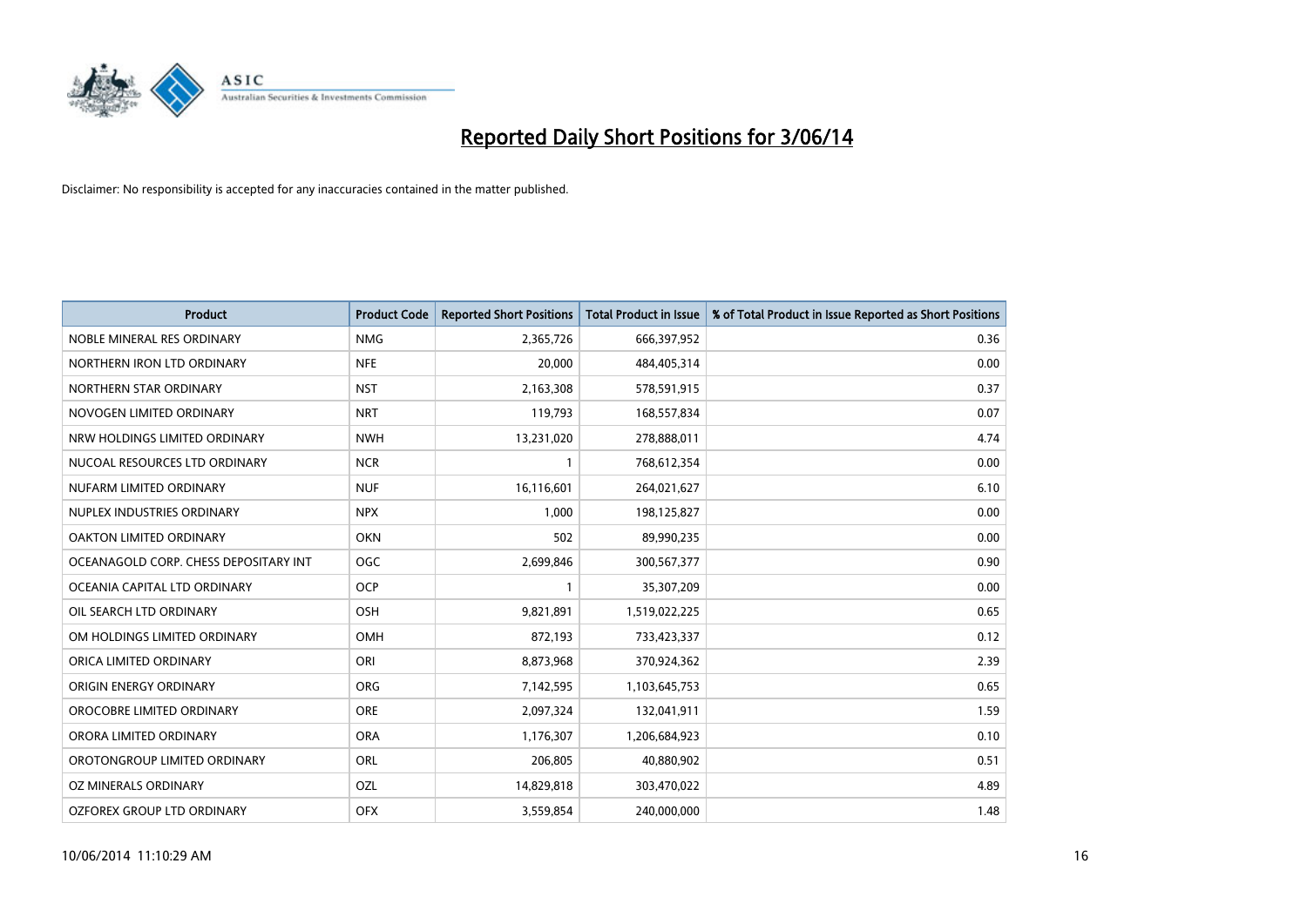

| Product                        | <b>Product Code</b> | <b>Reported Short Positions</b> | <b>Total Product in Issue</b> | % of Total Product in Issue Reported as Short Positions |
|--------------------------------|---------------------|---------------------------------|-------------------------------|---------------------------------------------------------|
| <b>PACIFIC BRANDS ORDINARY</b> | <b>PBG</b>          | 22,430,621                      | 917,226,291                   | 2.45                                                    |
| PACT GROUP HLDGS LTD ORDINARY  | <b>PGH</b>          | 3,469,514                       | 294,097,961                   | 1.18                                                    |
| PALADIN ENERGY LTD ORDINARY    | <b>PDN</b>          | 98,868,627                      | 964, 367, 284                 | 10.25                                                   |
| PANAUST LIMITED ORDINARY       | <b>PNA</b>          | 575,715                         | 635,580,654                   | 0.09                                                    |
| PANORAMIC RESOURCES ORDINARY   | PAN                 | 1,292,029                       | 322,275,824                   | 0.40                                                    |
| PANTERRA GOLD LTD ORDINARY     | PGI                 | $\mathbf{1}$                    | 772,781,012                   | 0.00                                                    |
| PAPERLINX LIMITED ORDINARY     | <b>PPX</b>          | 44,770                          | 665,181,261                   | 0.01                                                    |
| PAPILLON RES LTD ORDINARY      | <b>PIR</b>          | 13,234,814                      | 341,794,210                   | 3.87                                                    |
| PATTIES FOODS LTD ORDINARY     | PFL                 | 1                               | 139,144,338                   | 0.00                                                    |
| PEET LIMITED ORDINARY          | <b>PPC</b>          | 76,608                          | 433,389,348                   | 0.02                                                    |
| PERPETUAL LIMITED ORDINARY     | PPT                 | 1,288,236                       | 46,574,426                    | 2.77                                                    |
| PERSEUS MINING LTD ORDINARY    | PRU                 | 15,117,299                      | 526,656,401                   | 2.87                                                    |
| PHARMAXIS LTD ORDINARY         | <b>PXS</b>          | 408,118                         | 309,514,849                   | 0.13                                                    |
| PIONEER CREDIT LTD ORDINARY    | <b>PNC</b>          | 984,300                         | 45,373,990                    | 2.17                                                    |
| PLATINUM ASSET ORDINARY        | <b>PTM</b>          | 784,359                         | 580,336,142                   | 0.14                                                    |
| PLATINUM AUSTRALIA ORDINARY    | PLA                 | 836,127                         | 504,968,043                   | 0.17                                                    |
| PLATINUM CAPITAL LTD ORDINARY  | <b>PMC</b>          | 5,108                           | 231,071,933                   | 0.00                                                    |
| PMP LIMITED ORDINARY           | <b>PMP</b>          | 1,576,454                       | 323,781,124                   | 0.49                                                    |
| PRANA BIOTECHNOLOGY ORDINARY   | PBT                 | 2,316,655                       | 488,646,960                   | 0.47                                                    |
| PREMIER INVESTMENTS ORDINARY   | <b>PMV</b>          | 103,701                         | 155,714,874                   | 0.07                                                    |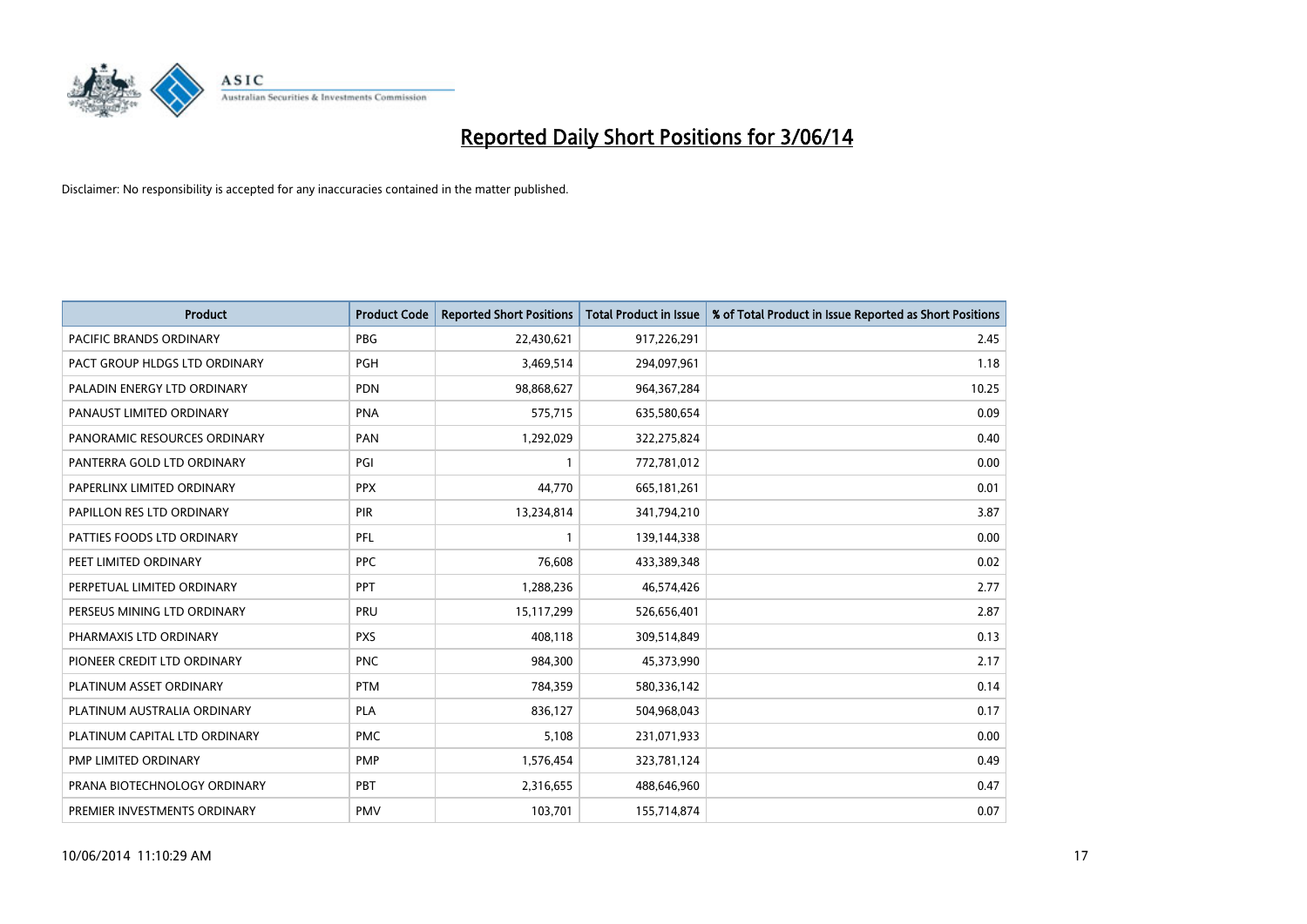

| <b>Product</b>                      | <b>Product Code</b> | <b>Reported Short Positions</b> | <b>Total Product in Issue</b> | % of Total Product in Issue Reported as Short Positions |
|-------------------------------------|---------------------|---------------------------------|-------------------------------|---------------------------------------------------------|
| PRIMA BIOMED LTD ORDINARY           | <b>PRR</b>          | 367,745                         | 1,228,709,341                 | 0.03                                                    |
| PRIMARY HEALTH CARE ORDINARY        | <b>PRY</b>          | 15,375,582                      | 505,659,944                   | 3.04                                                    |
| PRIME MEDIA GRP LTD ORDINARY        | <b>PRT</b>          | 2,053,359                       | 366,330,303                   | 0.56                                                    |
| PROGRAMMED ORDINARY                 | <b>PRG</b>          | 87,867                          | 118,253,992                   | 0.07                                                    |
| PULSE HEALTH LIMITED ORDINARY       | PHG                 | 170,000                         | 163,869,479                   | 0.10                                                    |
| PURA VIDA ENERGY NL ORDINARY        | <b>PVD</b>          | 11,069                          | 127,168,198                   | 0.01                                                    |
| <b>QANTAS AIRWAYS ORDINARY</b>      | QAN                 | 63,107,989                      | 2,196,330,250                 | 2.87                                                    |
| <b>OBE INSURANCE GROUP ORDINARY</b> | <b>OBE</b>          | 27,504,802                      | 1,253,883,293                 | 2.19                                                    |
| ORXPHARMA LTD ORDINARY              | <b>QRX</b>          | 30,000                          | 164,190,969                   | 0.02                                                    |
| <b>QUBE HOLDINGS LTD ORDINARY</b>   | <b>QUB</b>          | 21,819,356                      | 1,051,172,929                 | 2.08                                                    |
| RAMELIUS RESOURCES ORDINARY         | <b>RMS</b>          | 12,110                          | 365,740,380                   | 0.00                                                    |
| RAMSAY HEALTH CARE ORDINARY         | <b>RHC</b>          | 1,356,244                       | 202,081,252                   | 0.67                                                    |
| RCG CORPORATION LTD ORDINARY        | <b>RCG</b>          | 125,147                         | 263,808,625                   | 0.05                                                    |
| <b>RCR TOMLINSON ORDINARY</b>       | <b>RCR</b>          | 617,450                         | 136,989,238                   | 0.45                                                    |
| <b>REA GROUP ORDINARY</b>           | <b>REA</b>          | 992,586                         | 131,714,699                   | 0.75                                                    |
| RECALL HOLDINGS LTD ORDINARY        | <b>REC</b>          | 2,648,524                       | 312,836,448                   | 0.85                                                    |
| RECKON LIMITED ORDINARY             | <b>RKN</b>          | 1,334,080                       | 126,913,066                   | 1.05                                                    |
| <b>RED FORK ENERGY ORDINARY</b>     | <b>RFE</b>          | 1,704,016                       | 501,051,719                   | 0.34                                                    |
| REDBANK ENERGY LTD ORDINARY         | <b>AEI</b>          | 13                              | 786,287                       | 0.00                                                    |
| REECE AUSTRALIA LTD. ORDINARY       | <b>REH</b>          | 77                              | 99,600,000                    | 0.00                                                    |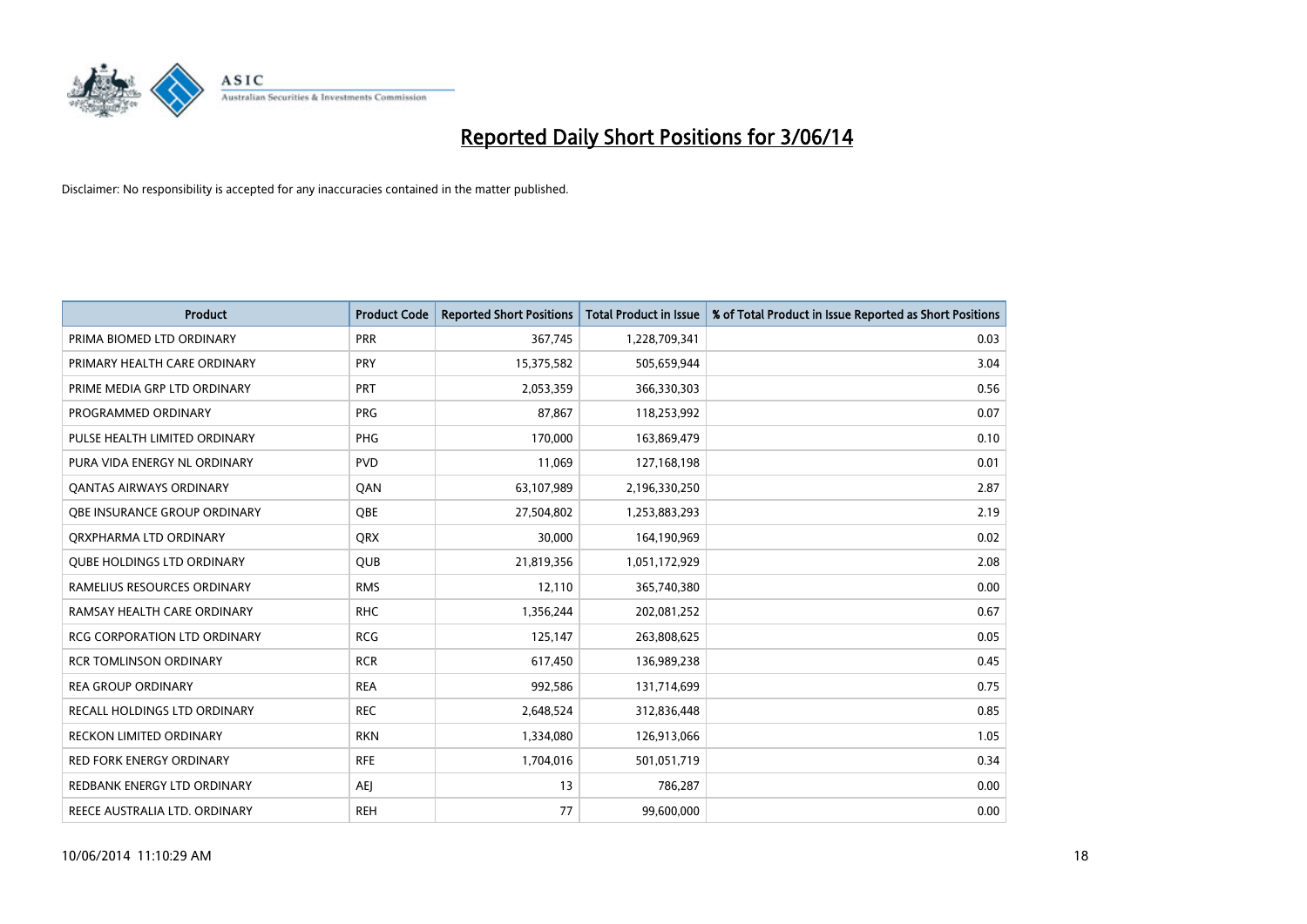

| Product                               | <b>Product Code</b> | <b>Reported Short Positions</b> | <b>Total Product in Issue</b> | % of Total Product in Issue Reported as Short Positions |
|---------------------------------------|---------------------|---------------------------------|-------------------------------|---------------------------------------------------------|
| REED RESOURCES LTD ORDINARY           | <b>RDR</b>          | 1,015                           | 523,453,895                   | 0.00                                                    |
| REGIS RESOURCES ORDINARY              | <b>RRL</b>          | 26,383,348                      | 499,744,095                   | 5.28                                                    |
| RESMED INC CDI 10:1                   | <b>RMD</b>          | 32,925,684                      | 1,402,915,440                 | 2.35                                                    |
| <b>RESOLUTE MINING ORDINARY</b>       | <b>RSG</b>          | 11,723,388                      | 641,189,223                   | 1.83                                                    |
| RESOURCE GENERATION ORDINARY          | <b>RES</b>          | 1,220                           | 581,380,338                   | 0.00                                                    |
| RETAIL FOOD GROUP ORDINARY            | <b>RFG</b>          | 5,129,822                       | 144,868,508                   | 3.54                                                    |
| REX MINERALS LIMITED ORDINARY         | <b>RXM</b>          | 660,804                         | 220,519,784                   | 0.30                                                    |
| RIO TINTO LIMITED ORDINARY            | <b>RIO</b>          | 4,200,426                       | 435,758,720                   | 0.96                                                    |
| ROC OIL COMPANY ORDINARY              | <b>ROC</b>          | 3,031,085                       | 687,618,400                   | 0.44                                                    |
| ROYAL WOLF HOLDINGS ORDINARY          | <b>RWH</b>          | 192,532                         | 100,387,052                   | 0.19                                                    |
| <b>RURALCO HOLDINGS ORDINARY</b>      | <b>RHL</b>          | 1,000                           | 77,291,069                    | 0.00                                                    |
| RXP SERVICES LTD ORDINARY             | <b>RXP</b>          | 62,000                          | 133,028,367                   | 0.05                                                    |
| SAI GLOBAL LIMITED ORDINARY           | SAI                 | 3,756,794                       | 210,793,906                   | 1.78                                                    |
| SALMAT LIMITED ORDINARY               | <b>SLM</b>          | 54                              | 159,812,799                   | 0.00                                                    |
| SAMSON OIL & GAS LTD ORDINARY         | SSN                 | 18,668,960                      | 2,837,756,933                 | 0.66                                                    |
| SANDFIRE RESOURCES ORDINARY           | <b>SFR</b>          | 1,333,713                       | 155,640,968                   | 0.86                                                    |
| SANTOS LTD ORDINARY                   | <b>STO</b>          | 5,963,462                       | 975,332,830                   | 0.61                                                    |
| SARACEN MINERAL ORDINARY              | SAR                 | 1,272,809                       | 792,784,738                   | 0.16                                                    |
| SCA PROPERTY GROUP STAPLED SECURITIES | SCP                 | 41,233,477                      | 648,628,320                   | 6.36                                                    |
| SEDGMAN LIMITED ORDINARY              | <b>SDM</b>          | 689,694                         | 227,059,277                   | 0.30                                                    |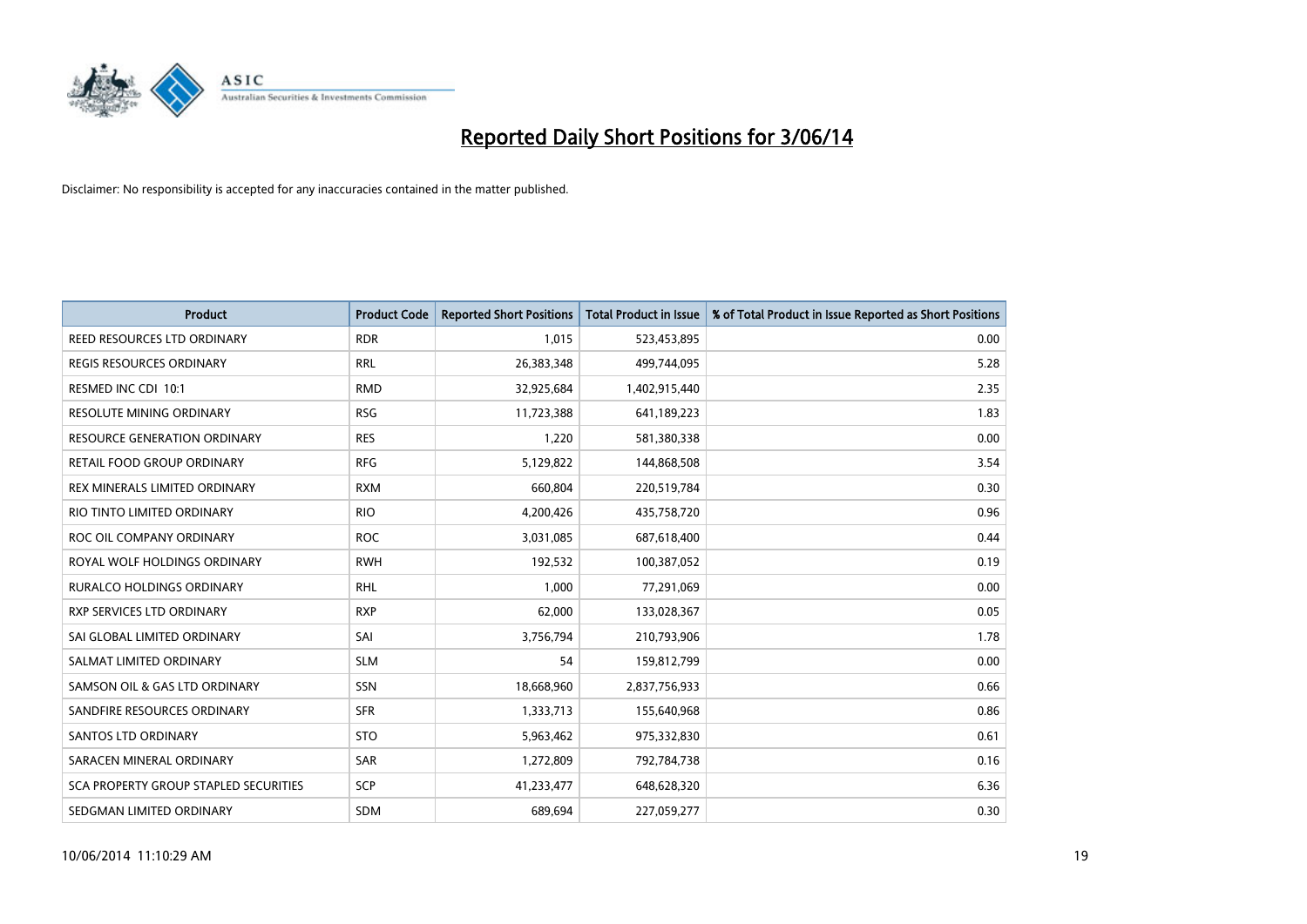

| <b>Product</b>                           | <b>Product Code</b> | <b>Reported Short Positions</b> | <b>Total Product in Issue</b> | % of Total Product in Issue Reported as Short Positions |
|------------------------------------------|---------------------|---------------------------------|-------------------------------|---------------------------------------------------------|
| SEEK LIMITED ORDINARY                    | <b>SEK</b>          | 8,388,136                       | 340,384,875                   | 2.46                                                    |
| SELECT HARVESTS ORDINARY                 | <b>SHV</b>          | 55,192                          | 57,999,427                    | 0.10                                                    |
| SENEX ENERGY LIMITED ORDINARY            | <b>SXY</b>          | 8,859,054                       | 1,145,083,917                 | 0.77                                                    |
| SERVCORP LIMITED ORDINARY                | SRV                 | 8,647                           | 98,432,275                    | 0.01                                                    |
| SERVICE STREAM ORDINARY                  | <b>SSM</b>          | 30                              | 386,389,873                   | 0.00                                                    |
| SEVEN GROUP HOLDINGS ORDINARY            | <b>SVW</b>          | 194,103                         | 305,294,332                   | 0.06                                                    |
| SEVEN WEST MEDIA LTD ORDINARY            | SWM                 | 5,046,652                       | 999,160,872                   | 0.51                                                    |
| SG FLEET GROUP LTD ORDINARY              | SGF                 | 794,882                         | 242,691,826                   | 0.33                                                    |
| SIGMA PHARMACEUTICAL ORDINARY            | <b>SIP</b>          | 14,975,689                      | 1,112,511,644                 | 1.35                                                    |
| SILEX SYSTEMS ORDINARY                   | <b>SLX</b>          | 3,043,578                       | 170,367,734                   | 1.79                                                    |
| SILVER CHEF LIMITED ORDINARY             | SIV                 | 93,174                          | 29,333,629                    | 0.32                                                    |
| SILVER LAKE RESOURCE ORDINARY            | <b>SLR</b>          | 24,470,820                      | 503,233,971                   | 4.86                                                    |
| SIMS METAL MGMT LTD ORDINARY             | SGM                 | 12,185,269                      | 204,469,540                   | 5.96                                                    |
| SINGAPORE TELECOMM. CHESS DEPOSITARY INT | SGT                 | 13,256,269                      | 144,402,021                   | 9.18                                                    |
| SINO GAS ENERGY ORDINARY                 | <b>SEH</b>          | 2,556,936                       | 1,530,457,040                 | 0.17                                                    |
| SIRIUS RESOURCES NL ORDINARY             | <b>SIR</b>          | 12,457,232                      | 262,030,167                   | 4.75                                                    |
| SIRTEX MEDICAL ORDINARY                  | <b>SRX</b>          | 125,860                         | 56,108,439                    | 0.22                                                    |
| SKILLED GROUP LTD ORDINARY               | <b>SKE</b>          | 2,230,466                       | 235,254,496                   | 0.95                                                    |
| <b>SKY NETWORK ORDINARY</b>              | <b>SKT</b>          | 58,820                          | 389,139,785                   | 0.02                                                    |
| SKYCITY ENT GRP LTD ORDINARY             | <b>SKC</b>          | 218,242                         | 582,088,094                   | 0.04                                                    |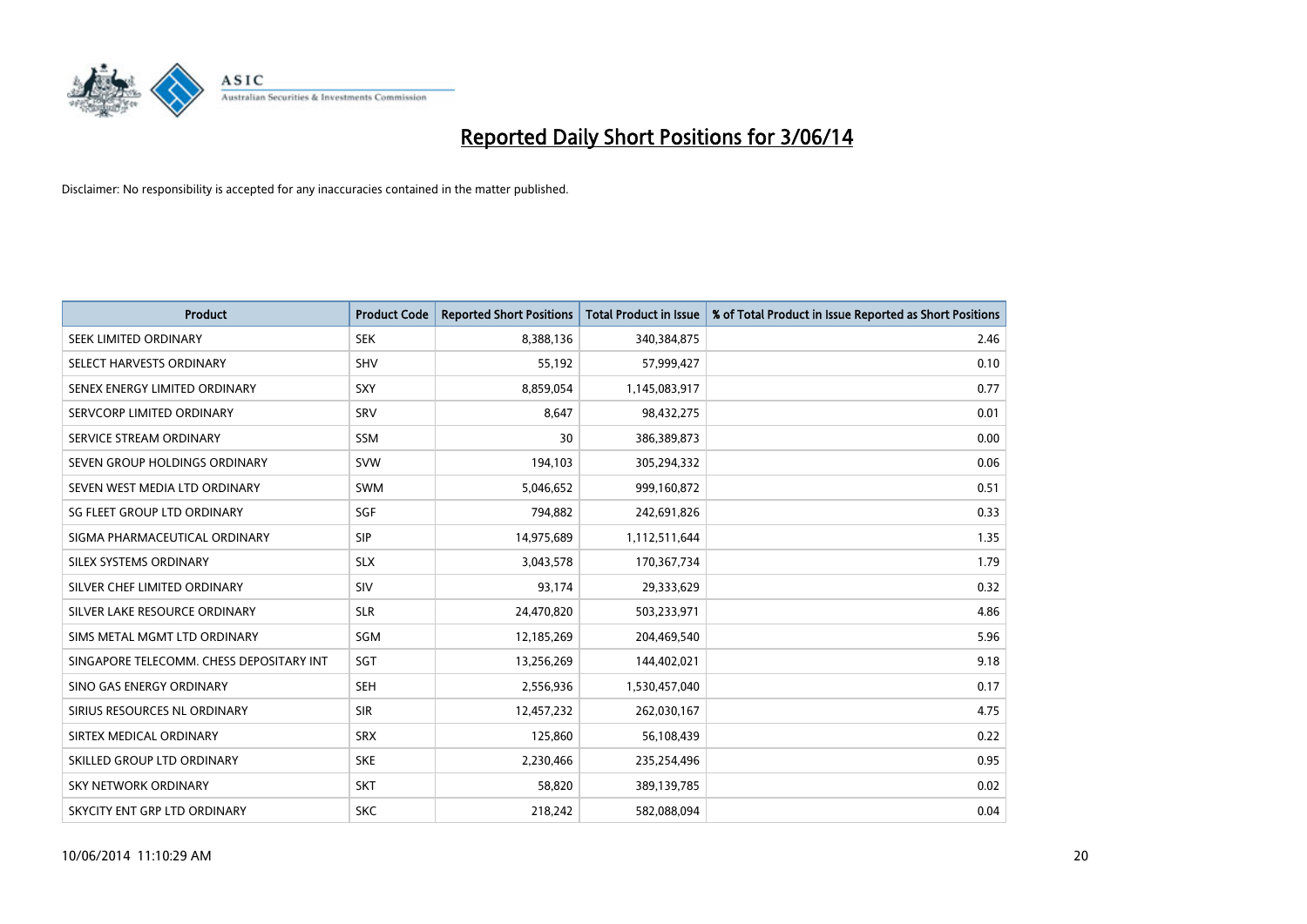

| <b>Product</b>                           | <b>Product Code</b> | <b>Reported Short Positions</b> | <b>Total Product in Issue</b> | % of Total Product in Issue Reported as Short Positions |
|------------------------------------------|---------------------|---------------------------------|-------------------------------|---------------------------------------------------------|
| <b>SLATER &amp; GORDON ORDINARY</b>      | SGH                 | 6,796,898                       | 204,338,625                   | 3.33                                                    |
| SMS MANAGEMENT. ORDINARY                 | <b>SMX</b>          | 2,717,859                       | 70,099,763                    | 3.88                                                    |
| SONIC HEALTHCARE ORDINARY                | SHL                 | 2,968,940                       | 400,811,556                   | 0.74                                                    |
| SOUL PATTINSON (W.H) ORDINARY            | SOL                 | 10,236                          | 239,395,320                   | 0.00                                                    |
| SOUTH BOULDER MINES ORDINARY             | <b>STB</b>          | $\mathbf{1}$                    | 129,277,826                   | 0.00                                                    |
| SP AUSNET STAPLED SECURITIES             | SPN                 | 48,841,909                      | 3,386,607,080                 | 1.44                                                    |
| SPARK INFRASTRUCTURE STAPLED US PROHIBT. | SKI                 | 17,428,691                      | 1,440,370,628                 | 1.21                                                    |
| SPDR 200 FUND ETF UNITS                  | <b>STW</b>          | 50,559                          | 45,026,368                    | 0.11                                                    |
| SPDR 200 RESOURCES ETF UNITS             | <b>OZR</b>          | 188                             | 1,601,962                     | 0.01                                                    |
| SPDR SMALL ORDS ETF UNITS                | SSO                 | 12,358                          | 801,304                       | 1.54                                                    |
| SPECIALTY FASHION ORDINARY               | <b>SFH</b>          | 437,659                         | 192,236,121                   | 0.23                                                    |
| SPOTLESS GRP HLD LTD ORDINARY            | <b>SPO</b>          | 4,112,118                       | 1,098,290,178                 | 0.37                                                    |
| ST BARBARA LIMITED ORDINARY              | <b>SBM</b>          | 22,107,586                      | 488,074,077                   | 4.53                                                    |
| STARPHARMA HOLDINGS ORDINARY             | SPL                 | 13,715,936                      | 284,914,680                   | 4.81                                                    |
| STEADFAST GROUP LTD ORDINARY             | <b>SDF</b>          | 2,471,812                       | 501,638,307                   | 0.49                                                    |
| STH CRS ELECT ENGNR ORDINARY             | <b>SXE</b>          | 19,573                          | 161,523,130                   | 0.01                                                    |
| STHN CROSS MEDIA ORDINARY                | SXL                 | 17,451,643                      | 705,246,986                   | 2.47                                                    |
| STOCKLAND UNITS/ORD STAPLED              | SGP                 | 23,847,965                      | 2,326,978,560                 | 1.02                                                    |
| STRAITS RES LTD. ORDINARY                | <b>SRO</b>          | 28,747                          | 1,217,730,293                 | 0.00                                                    |
| STRIKE ENERGY LTD ORDINARY               | <b>STX</b>          | 3,727                           | 833,330,946                   | 0.00                                                    |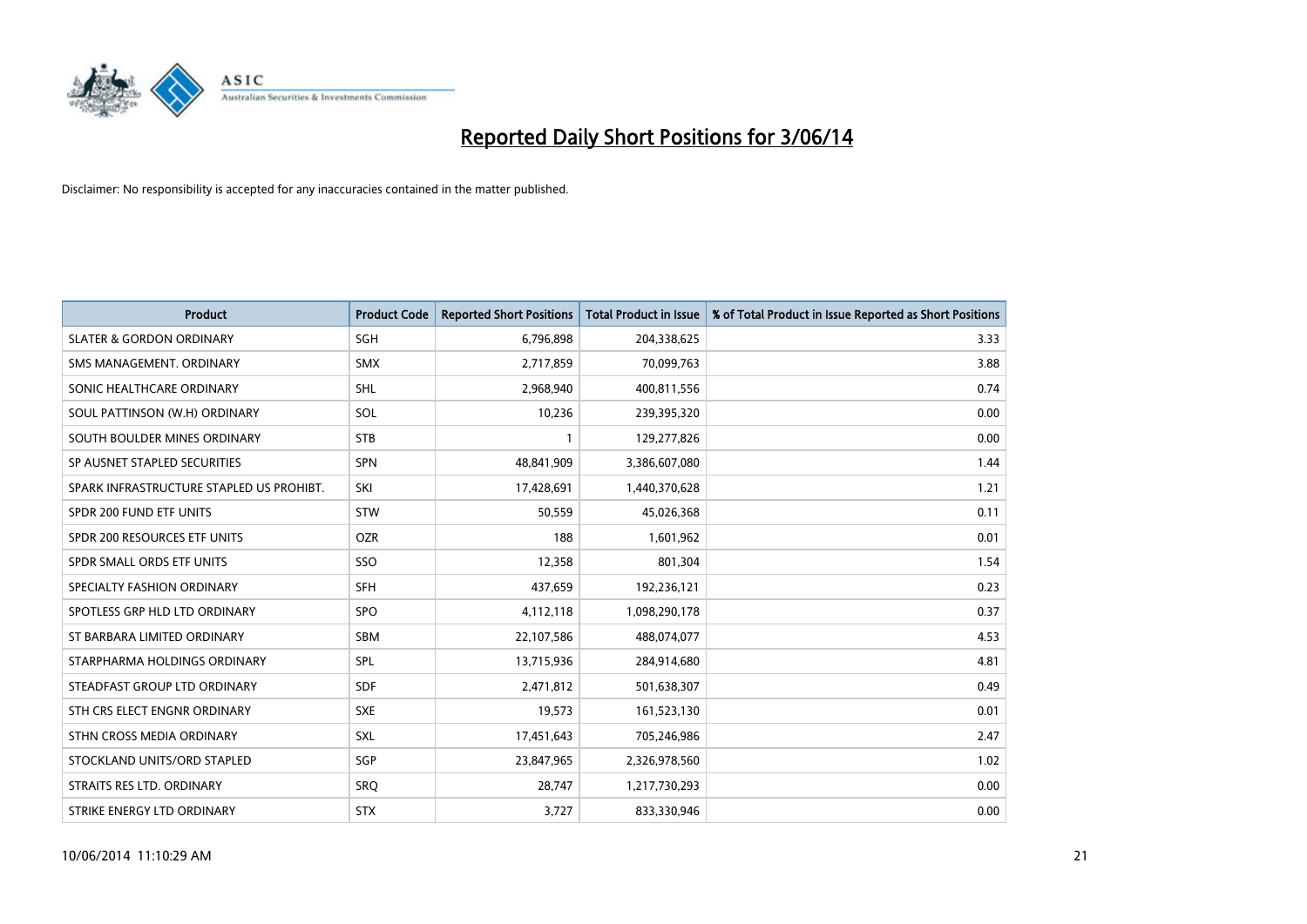

| <b>Product</b>                       | <b>Product Code</b> | <b>Reported Short Positions</b> | <b>Total Product in Issue</b> | % of Total Product in Issue Reported as Short Positions |
|--------------------------------------|---------------------|---------------------------------|-------------------------------|---------------------------------------------------------|
| <b>STW COMMUNICATIONS ORDINARY</b>   | SGN                 | 2,044,274                       | 403,828,512                   | 0.51                                                    |
| SUNCORP GROUP LTD ORDINARY           | <b>SUN</b>          | 11,084,961                      | 1,286,600,980                 | 0.86                                                    |
| SUNDANCE ENERGY ORDINARY             | <b>SEA</b>          | 12,426,233                      | 547,675,861                   | 2.27                                                    |
| SUNDANCE RESOURCES ORDINARY          | SDL                 | 86,163,151                      | 3,079,369,367                 | 2.80                                                    |
| SUNLAND GROUP LTD ORDINARY           | <b>SDG</b>          | 111,241                         | 181,710,087                   | 0.06                                                    |
| SUPER RET REP LTD ORDINARY           | <b>SUL</b>          | 1,903,660                       | 196,731,620                   | 0.97                                                    |
| SYD AIRPORT STAPLED US PROHIBIT.     | <b>SYD</b>          | 13,939,022                      | 2,216,216,041                 | 0.63                                                    |
| SYRAH RESOURCES ORDINARY             | <b>SYR</b>          | 6,294,862                       | 162,485,614                   | 3.87                                                    |
| TABCORP HOLDINGS LTD ORDINARY        | <b>TAH</b>          | 16,134,096                      | 762,954,019                   | 2.11                                                    |
| TANAMI GOLD NL ORDINARY              | <b>TAM</b>          | $\mathbf{1}$                    | 1,175,097,046                 | 0.00                                                    |
| TAP OIL LIMITED ORDINARY             | <b>TAP</b>          | 34,591                          | 242,237,221                   | 0.01                                                    |
| TASSAL GROUP LIMITED ORDINARY        | <b>TGR</b>          | 458,422                         | 146,507,029                   | 0.31                                                    |
| TATTS GROUP LTD ORDINARY             | <b>TTS</b>          | 24,204,306                      | 1,434,447,341                 | 1.69                                                    |
| <b>TECHNOLOGY ONE ORDINARY</b>       | <b>TNE</b>          | 109,232                         | 307,751,455                   | 0.04                                                    |
| TELECOM CORPORATION ORDINARY         | <b>TEL</b>          | 8,158,793                       | 1,828,530,844                 | 0.45                                                    |
| <b>TELSTRA CORPORATION, ORDINARY</b> | <b>TLS</b>          | 22,845,085                      | 12,443,074,357                | 0.18                                                    |
| TEN NETWORK HOLDINGS ORDINARY        | <b>TEN</b>          | 156,374,519                     | 2,630,984,596                 | 5.94                                                    |
| TERANGA GOLD CORP CDI 1:1            | <b>TGZ</b>          | 156,431                         | 101,778,769                   | 0.15                                                    |
| TFS CORPORATION LTD ORDINARY         | <b>TFC</b>          | 2,064,487                       | 324,157,408                   | 0.64                                                    |
| THE REJECT SHOP ORDINARY             | <b>TRS</b>          | 2,918,413                       | 28,826,248                    | 10.12                                                   |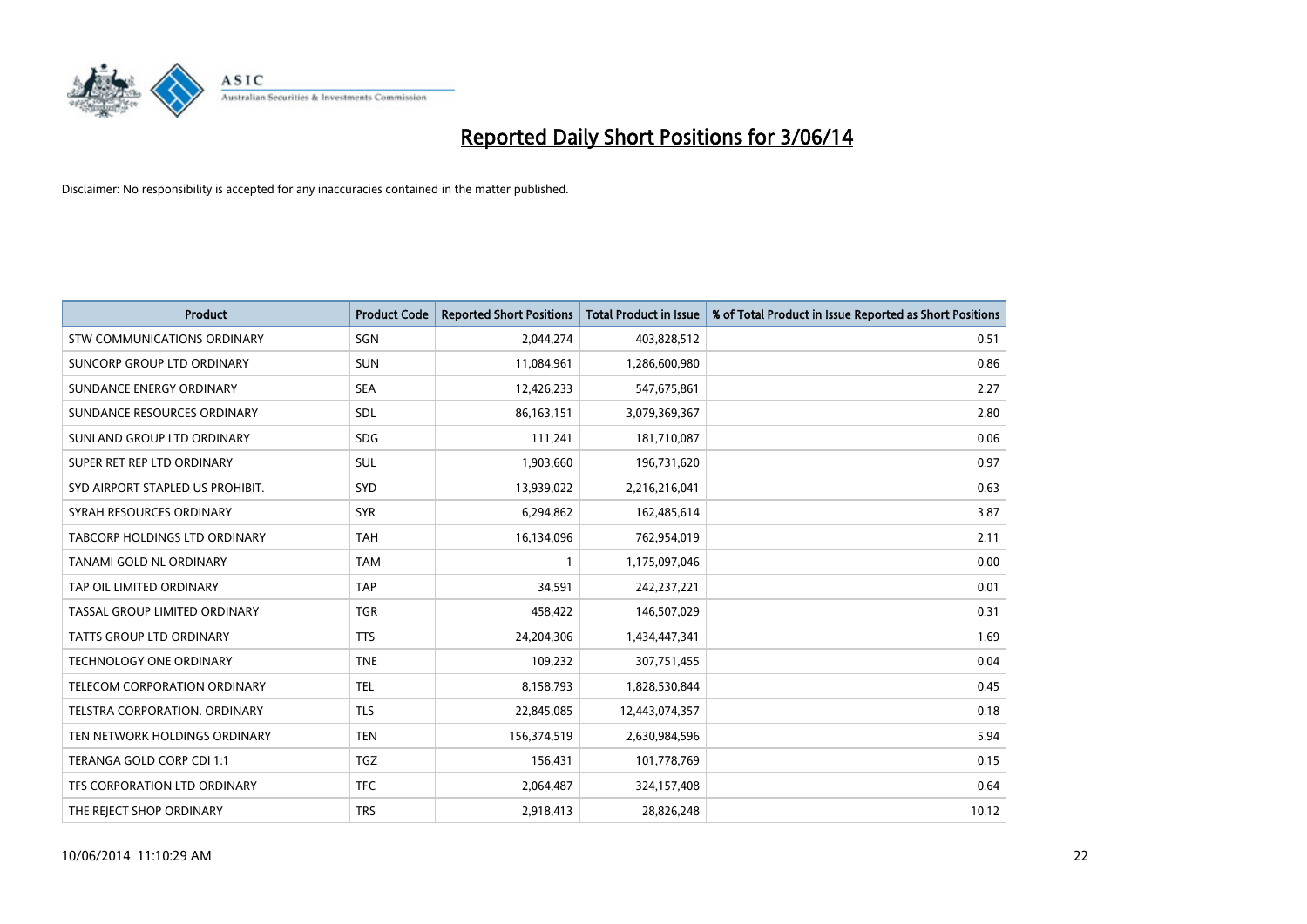

| <b>Product</b>                       | <b>Product Code</b> | <b>Reported Short Positions</b> | <b>Total Product in Issue</b> | % of Total Product in Issue Reported as Short Positions |
|--------------------------------------|---------------------|---------------------------------|-------------------------------|---------------------------------------------------------|
| THORN GROUP LIMITED ORDINARY         | <b>TGA</b>          | 8,292                           | 149,494,813                   | 0.01                                                    |
| TIGER RESOURCES ORDINARY             | <b>TGS</b>          | 1,404,033                       | 838,897,617                   | 0.17                                                    |
| TITAN ENERGY SERVICE ORDINARY        | <b>TTN</b>          | 1,271                           | 50,561,915                    | 0.00                                                    |
| TOLL HOLDINGS LTD ORDINARY           | <b>TOL</b>          | 28,049,989                      | 717,133,875                   | 3.91                                                    |
| TOX FREE SOLUTIONS ORDINARY          | <b>TOX</b>          | 3,062,907                       | 133,752,359                   | 2.29                                                    |
| TPG TELECOM LIMITED ORDINARY         | <b>TPM</b>          | 11,513,247                      | 793,808,141                   | 1.45                                                    |
| TRADE ME GROUP ORDINARY              | <b>TME</b>          | 1,786,680                       | 396,584,956                   | 0.45                                                    |
| TRANSFIELD SERVICES ORDINARY         | <b>TSE</b>          | 44,518,029                      | 512,457,716                   | 8.69                                                    |
| TRANSPACIFIC INDUST, ORDINARY        | <b>TPI</b>          | 14,208,620                      | 1,578,786,704                 | 0.90                                                    |
| TRANSURBAN GROUP TRIPLE STAPLED SEC. | <b>TCL</b>          | 14,917,569                      | 1,817,200,970                 | 0.82                                                    |
| TREASURY GROUP ORDINARY              | <b>TRG</b>          | 16,887                          | 23,070,755                    | 0.07                                                    |
| TREASURY WINE ESTATE ORDINARY        | <b>TWE</b>          | 36,403,517                      | 649,427,560                   | 5.61                                                    |
| TROY RESOURCES LTD ORDINARY          | <b>TRY</b>          | 3,112,005                       | 195,034,997                   | 1.60                                                    |
| UGL LIMITED ORDINARY                 | UGL                 | 18,403,245                      | 166,511,240                   | 11.05                                                   |
| UNILIFE CORPORATION CDI 6:1          | <b>UNS</b>          | 120,000                         | 264,454,422                   | 0.05                                                    |
| US MASTERS RES FUND ORDINARY UNITS   | <b>URF</b>          | 27                              | 263,972,915                   | 0.00                                                    |
| UXC LIMITED ORDINARY                 | <b>UXC</b>          | 3,190,869                       | 321,271,353                   | 0.99                                                    |
| VEDA GROUP LTD ORDINARY              | <b>VED</b>          | 12,309,308                      | 842,055,406                   | 1.46                                                    |
| <b>VILLAGE ROADSHOW LTD ORDINARY</b> | <b>VRL</b>          | 1,343,160                       | 159,498,988                   | 0.84                                                    |
| VIRGIN AUS HLDG LTD ORDINARY         | VAH                 | 60,224,262                      | 3,514,825,734                 | 1.71                                                    |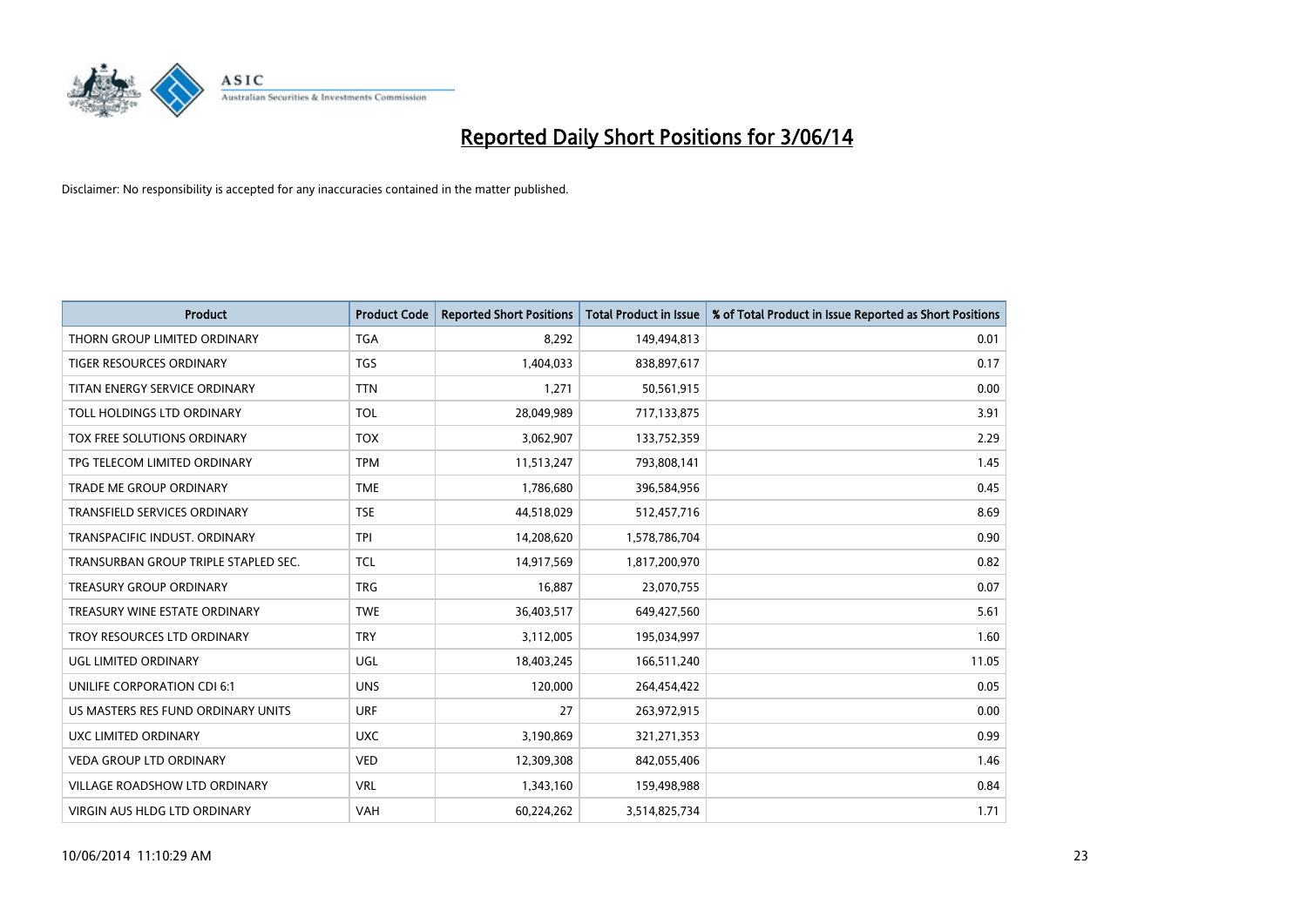

| <b>Product</b>                       | <b>Product Code</b> | <b>Reported Short Positions</b> | <b>Total Product in Issue</b> | % of Total Product in Issue Reported as Short Positions |
|--------------------------------------|---------------------|---------------------------------|-------------------------------|---------------------------------------------------------|
| <b>VIRTUS HEALTH LTD ORDINARY</b>    | <b>VRT</b>          | 3,341,125                       | 79,722,678                    | 4.19                                                    |
| VISION EYE INSTITUTE ORDINARY        | <b>VEI</b>          | 112,136                         | 161,017,230                   | 0.07                                                    |
| <b>VOCATION LTD ORDINARY</b>         | <b>VET</b>          | 11,790,157                      | 200,000,000                   | 5.90                                                    |
| <b>VOCUS COMMS LTD ORDINARY</b>      | <b>VOC</b>          | 467,841                         | 92,934,834                    | 0.50                                                    |
| WARRNAMBOOL CHEESE ORDINARY          | <b>WCB</b>          | 19                              | 56,098,797                    | 0.00                                                    |
| <b>WATPAC LIMITED ORDINARY</b>       | <b>WTP</b>          | 3,929                           | 186,489,922                   | 0.00                                                    |
| <b>WDS LIMITED ORDINARY</b>          | <b>WDS</b>          | 9,642                           | 144,740,614                   | 0.01                                                    |
| WEBIET LIMITED ORDINARY              | <b>WEB</b>          | 1,620,774                       | 79,397,959                    | 2.04                                                    |
| WESFARMERS LIMITED ORDINARY          | <b>WES</b>          | 5,201,644                       | 1,143,274,951                 | 0.45                                                    |
| WESTERN AREAS LTD ORDINARY           | <b>WSA</b>          | 18,322,689                      | 232,310,014                   | 7.89                                                    |
| WESTERN DESERT RES. ORDINARY         | <b>WDR</b>          | 5,759,049                       | 620,049,919                   | 0.93                                                    |
| WESTFIELD GROUP ORD/UNIT STAPLED SEC | <b>WDC</b>          | 4,339,553                       | 2,078,089,686                 | 0.21                                                    |
| WESTFIELD RETAIL TST UNIT STAPLED    | <b>WRT</b>          | 10,158,884                      | 2,979,214,029                 | 0.34                                                    |
| <b>WESTPAC BANKING CORP ORDINARY</b> | <b>WBC</b>          | 23,587,489                      | 3,109,048,309                 | 0.76                                                    |
| WHITE ENERGY COMPANY ORDINARY        | <b>WEC</b>          | 40,000                          | 322,974,494                   | 0.01                                                    |
| <b>WHITEHAVEN COAL ORDINARY</b>      | <b>WHC</b>          | 73,455,889                      | 1,025,692,710                 | 7.16                                                    |
| WINDIMURRA VANADIUM ORDINARY         | <b>WVL</b>          | 20,461                          | 399,284,366                   | 0.01                                                    |
| WOODSIDE PETROLEUM ORDINARY          | <b>WPL</b>          | 7,946,738                       | 823,910,657                   | 0.96                                                    |
| WOOLWORTHS LIMITED ORDINARY          | <b>WOW</b>          | 6,788,535                       | 1,257,452,585                 | 0.54                                                    |
| <b>WORLEYPARSONS LTD ORDINARY</b>    | <b>WOR</b>          | 4,787,838                       | 243,480,720                   | 1.97                                                    |